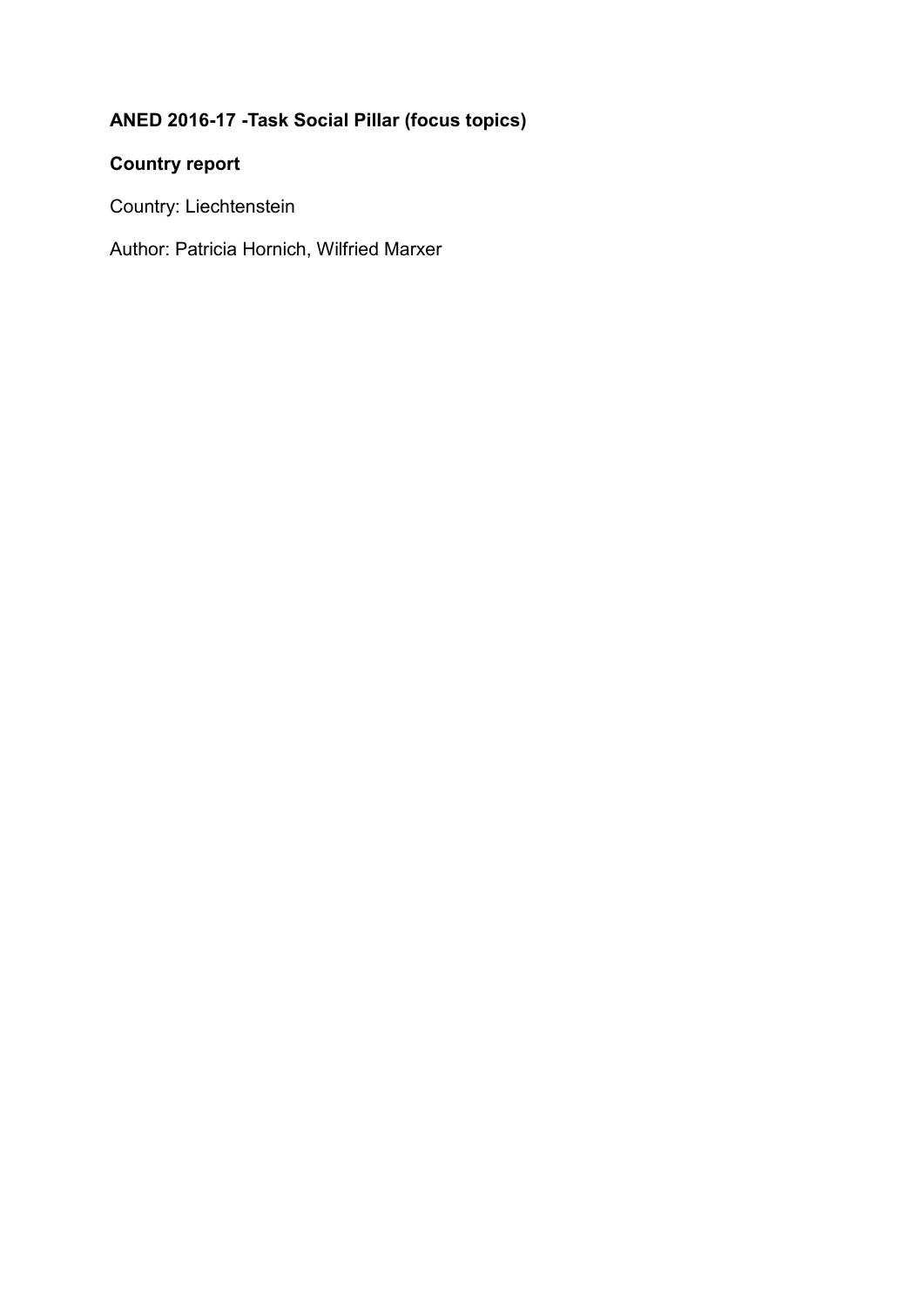## **Contents**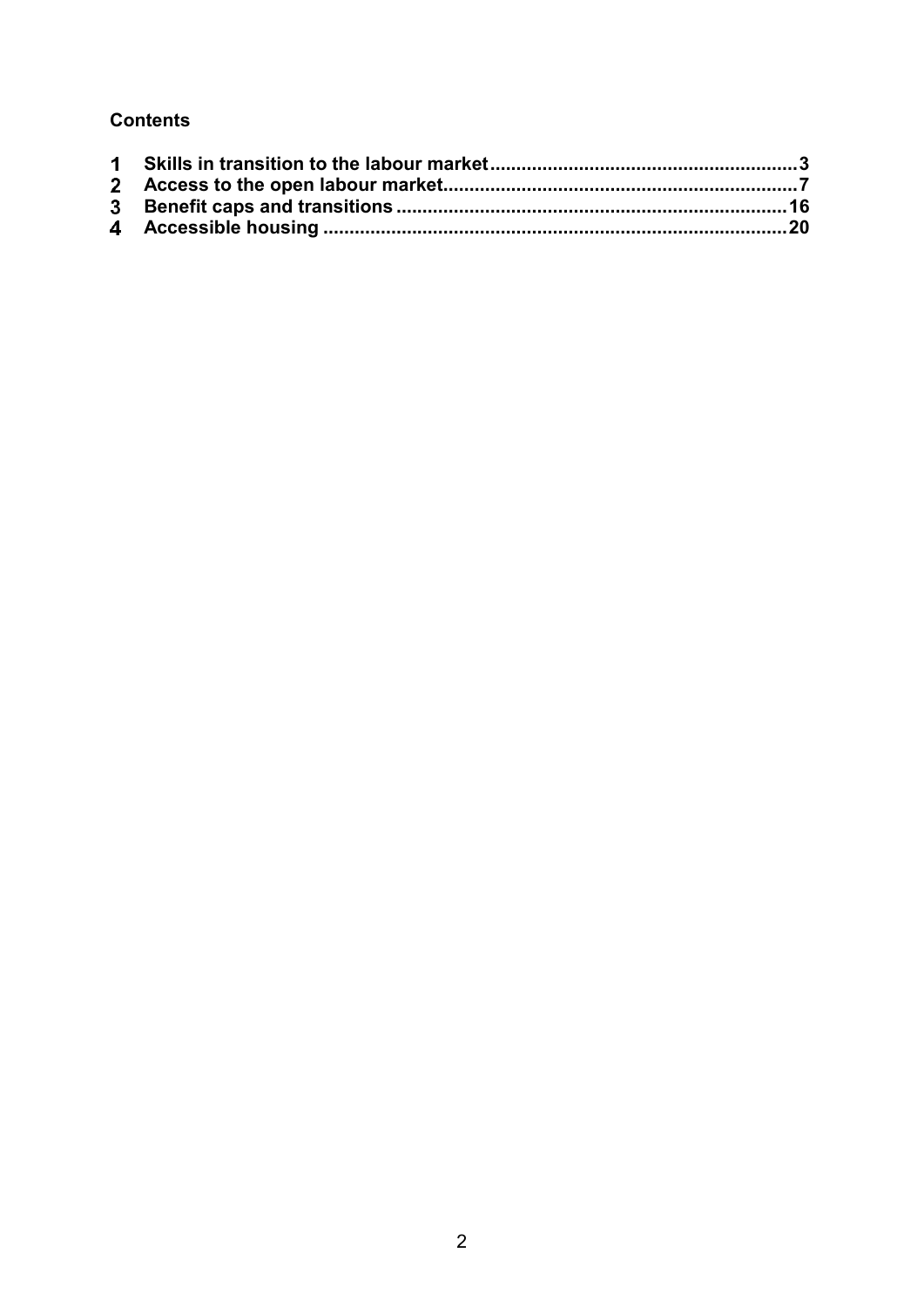#### <span id="page-2-0"></span> $\blacksquare$ **Skills in transition to the labour market**

#### **1.1 Main policy reforms or measures in education and training**

*What are the main legal and policy frameworks providing for equality of learning opportunity for young people in your country, and have they changed since ANED*  reported *on these issues in 2010?*

In general, Liechtenstein has a well-functioning education system that allows people to engage in lifelong learning. There are nine years of compulsory education based on the Act on School Education (ASE). Schooling is available free of charge to all children and young people regardless of their origin, religious affiliation, gender or the presence of any disability.

The priority in the legal framework in Liechtenstein is to integrate disabled children into mainstream education. This is given by Art. 18 of the Act on Equality of People with Disabilities (AEPD).<sup>1</sup> If possible, children are integrated into the regular schools, and assistance by professionals is given in such cases.

Liechtenstein has only one special needs school for people with disabilities. in practice in many cases children and young people with disabilities attend this school facility, the Special Education Centre<sup>2</sup> (for school and vocational training), especially those with mental impairment. Approx. 39% of pupils with disabilities in Liechtenstein are taught und supported by this facility per year. Approx. 55% of all pupils with disabilities are integrated into the mainstream school system in Liechtenstein and the remainder are taught in special needs schools abroad. There they have the chance to attend a Special Education Day School<sup>3</sup> which gives them individual teaching and prepares them for the professional world. For school period 2015/2016 the following table shows the distribution of disabled children into mainstream education versus special education facilities.

|             | <b>Mainstream</b><br>education in public<br>school /<br>kindergarden | <b>Special</b><br><b>Education</b><br><b>Centre</b> | <b>Special</b><br>education<br>facilities in<br>Austria or<br><b>Swizza</b> | <b>Total</b> | <b>Percenta</b><br>ge |
|-------------|----------------------------------------------------------------------|-----------------------------------------------------|-----------------------------------------------------------------------------|--------------|-----------------------|
| <b>Boys</b> | 49                                                                   | 45                                                  |                                                                             | 101          | 66.9                  |
| Girls       | 32.                                                                  | 13                                                  | 5                                                                           | 50           | 33.1                  |

After the mandatory number of school years specified by law, there exists only a partial integration of pupils with disabilities into the post-compulsory school system in Liechtenstein. In the area of providers of tertiary education no specific measures or policies on a state level are known to the authors.

**<sup>.</sup>** <sup>1</sup> Gesetz vom 25. Oktober 2006 über die Gleichstellung von Menschen mit Behinderungen (Behindertengleichstellungsgesetz; BGlG), LGBl. 2006, no. 243.

<sup>2</sup> Heilpädagogisches Zentrum, located in Schaan.

<sup>3</sup> Sonderpädagogische Tagesschule.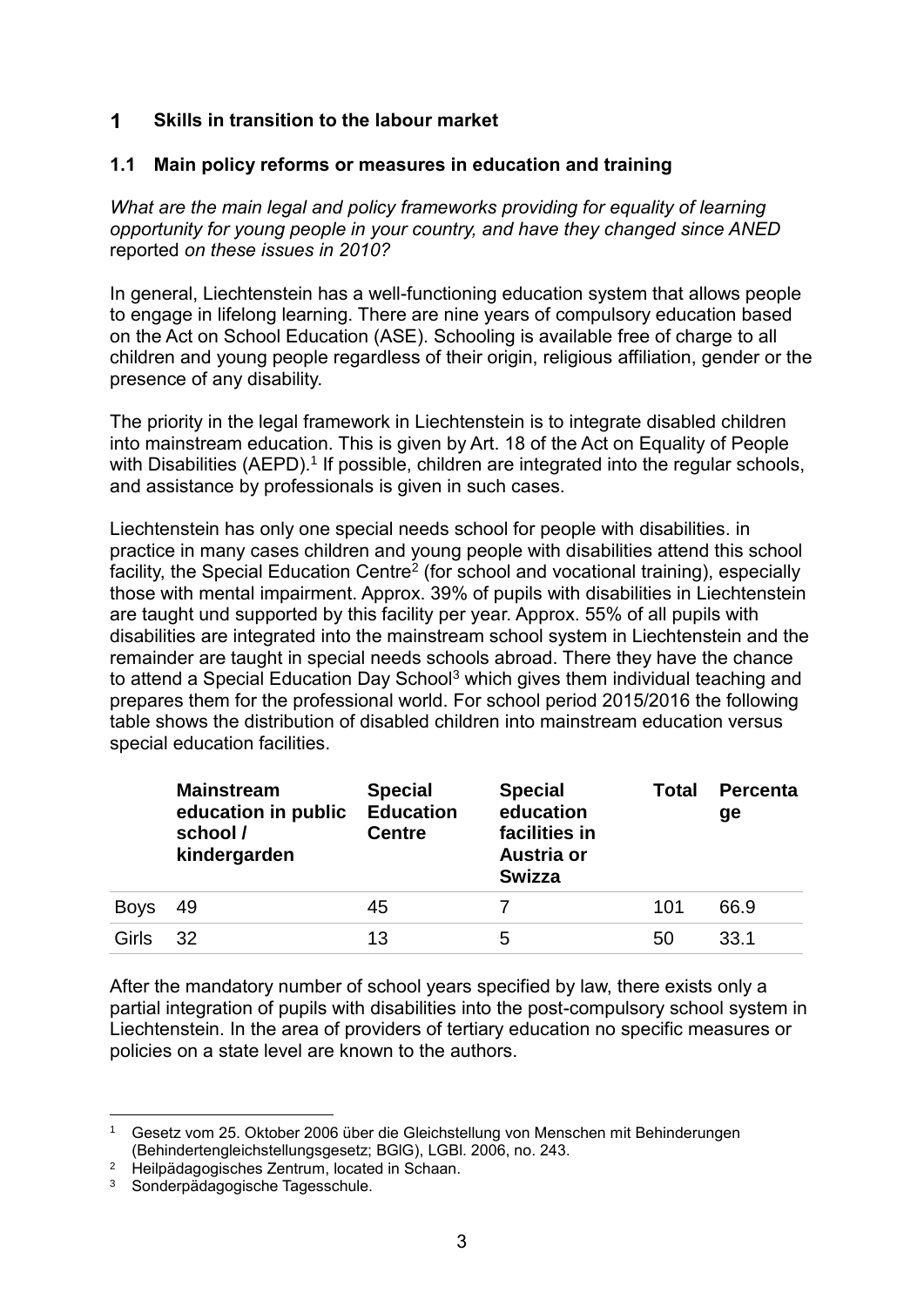Based on the Act on Equality of People with Disabilities (AEPD), <sup>4</sup> Liechtenstein recognizes the right of persons with disabilities to education.<sup>5</sup> With a view to realizing this right without discrimination and on the basis of equal opportunity, Liechtenstein ensures through Art. 18 of the Act on Equality of People with Disabilities that children with disabilities receive an early intervention and education of their personality, talents and creativity, as well as their mental and physical abilities, to their fullest potential. Article 18 of the Act on Equality of People with Disabilities<sup>6</sup> states:

- The State shall ensure that children and young people with disabilities receive early intervention and a basic training that is customized to their specific needs. Decisive are the provisions of the Act on School Education (ASE).
- The State promotes appropriate forms of training for pupils as well as adequate training and support for teachers to integrate children and young people with disabilities into regular schools. The rules of the Act on School Education and the Act on Teachers are decisive.<sup>7</sup>
- The State shall further ensure that children and young people with disabilities receive vocational education with respect to their special needs, abilities and interests. The State can participate in the disability-related costs, provided they are not covered by insurance and other benefits.

Support to children with a disability is provided in form of individual developmental impairment adjusted expert therapies. The manner of these measures vary from psychomotor therapy, speech therapy, curative education to social therapy.<sup>8</sup> Art. 15a of the Act on School Education (SchulG) deals with special school actions for pupils with reduced intellectual potential or strange behaviour. Article 15b focuses on pedagogical and therapeutic measures. Such specific assistance is foreseen for children and young people who are limited in their regular progress. It can start even before official school time begins and ends at the age of 20, exceptionally at the age of 22. The assistance can be carried out in regular schools or in special schools. In order to ensure the implementation of this right, Liechtenstein takes appropriate measures to support and train teachers for the integration of children with disabilities into the general education system. Article 15b paragraph 3 states that the professionals who are providing this special assistance must have a specific professional degree which qualifies and legitimises them to carry out these duties. Details are provided in the Act on School Education (Schulgesetzt (SchulG), 15.12.1971, LGBl. 1972 no. 7).

**<sup>.</sup>** <sup>4</sup> Gesetz vom 25. Oktober 2006 über die Gleichstellung von Menschen mit Behinderungen (Behindertengleichstellungsgesetz; BGlG), LGBl. 2006, no. 243.

<sup>&</sup>lt;sup>5</sup> This Act came into force in 2007. Since then only very specific changes have been made, with the most recent amendments coming into force in 2016 in relation to nature conservation regulations. These rules take precedence over the regulations regarding accessibility of public buildings.

<sup>6</sup> Gesetz vom 25 Oktober 2006 über die Gleichstellung von Menschen mit Behinderungen (Behindertengleichstellungsgesetz; BGlG), LGBl. 2006, no. 243.

<sup>7</sup> Schulgesetz vom 15 Dezember 1971, LGBl. 1972 no. 7; Lehrerdienstgesetz vom 26. November 2003, LGBl. 2004 no 4.

<sup>8</sup> Details see homepage of the education authority: [http://www.llv.li/files/sa/pdf-llv](http://www.llv.li/files/sa/pdf-llv-sa_foerdermassnahmen_gesamtkonzept_2012_08.pdf)sa foerdermassnahmen gesamtkonzept 2012 08.pdf.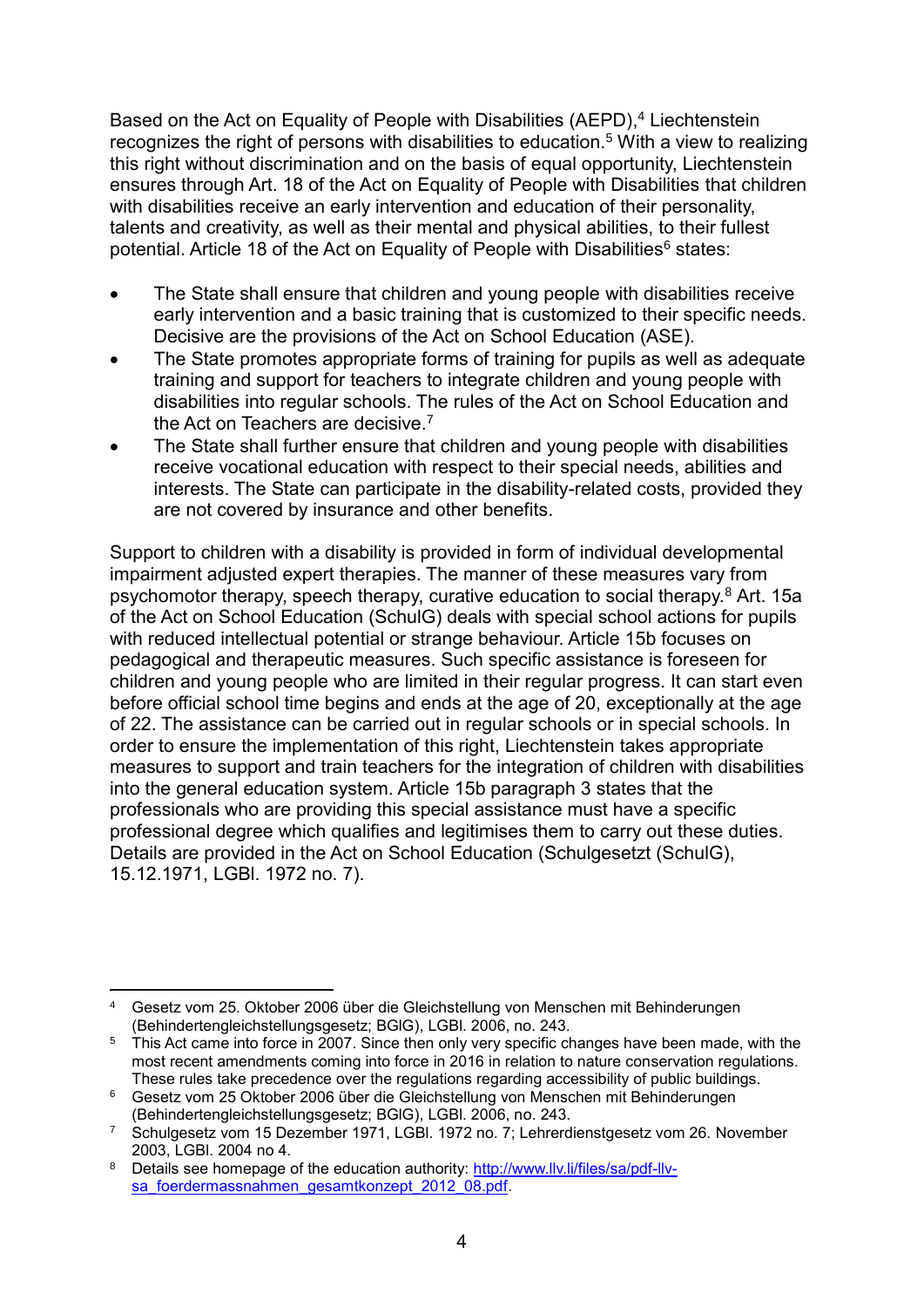In practice, in many cases children and young people with disabilities — especially those with intellectual impairments — attend the Special Education Centre.<sup>9</sup> There they have the chance to attend a Special Education Day School<sup>10</sup> which gives them individual tuition and prepares them for the professional world.

According to Art. 18 of the Act on Equality of People with Disabilities (AEPD),<sup>11</sup> early intervention and basic training that is customized to the specific needs of persons with disabilities must be ensured by the state (§1). In addition, the Act on Vocational Training (AVT, Art. 1c) supports the elimination of discrimination against people with disabilities in any area of vocational training. The specific needs of people with disabilities in respect of their pre-vocational training (in terms of basic education and training) are taken into account by Art. 16 of the AVT through the possibility of shortening or extending the training period. Article  $10(1)<sup>12</sup>$  of the AEDP covers all types and stages of vocational training and education. This includes access to careers guidance, vocational training, retraining, and further training, as well as access to practical professional experience. In addition to the AEDP, the Act on Vocational Training (AVT, Article 1c)<sup>13</sup> promotes, among other things, the elimination of discrimination against people with disabilities in relation to any vocational training system. The specific needs of people with disabilities in respect of their prevocational training (in terms of basic education and training) are taken into account by Art. 16 of the AVT through the possibility of shortening or extending the training period. In implementing this, the government has to create an environment which recognises their special needs and ensures that young people with disabilities receive an adequate vocational training based on their existing abilities and interests.

Neither the AEPD nor the AVT has been changed since 2010 in relation to measures in education and training for equality of learning opportunities for young people with disabilities.

## **1.2 Availability and effectiveness of apprenticeship schemes**

*Specifically, and in more detail, what is the current availability of apprenticeship schemes in your country and how beneficial are they for young disabled people?*

The AEPD states that the Liechtenstein government shall ensure that young persons with disabilities are able to access general tertiary education and vocational training without discrimination. For many decades, basic vocational training in Liechtenstein has been based on a two-track or three-track approach. The two-track approach, known as the dual system, combines on-the-job training within a company with teaching in a special vocational school. The three-track approach comprises these two elements plus a range of training courses designed to teach and develop practical skills.

**<sup>.</sup>** 9 HPZ= "Therapeutic Center of the Principality of Liechtenstein" (Stiftung "Heilpädagogisches Zentrum des Fürstentums Liechtenstein").

<sup>10</sup> Sonderpädagogische Tagesschule.

<sup>11</sup> AEPD, Gesetz über die Gleichstellung von Menschen mit Behinderungen (Behindertengleichstellungs-gesetz; BGlG), 25.10.2006, LGBl. 2006, no. 243).

<sup>12</sup> Gesetz vom 25 Oktober 2006 über die Gleichstellung von Menschen mit Behinderungen (Behindertengleichstellungsgesetz; BGlG), LGBl. 2006, no. 243.

<sup>13</sup> Berufsbildungsgesetz (BBG) vom 13 März 2008, LGBl. 2008, no. 103.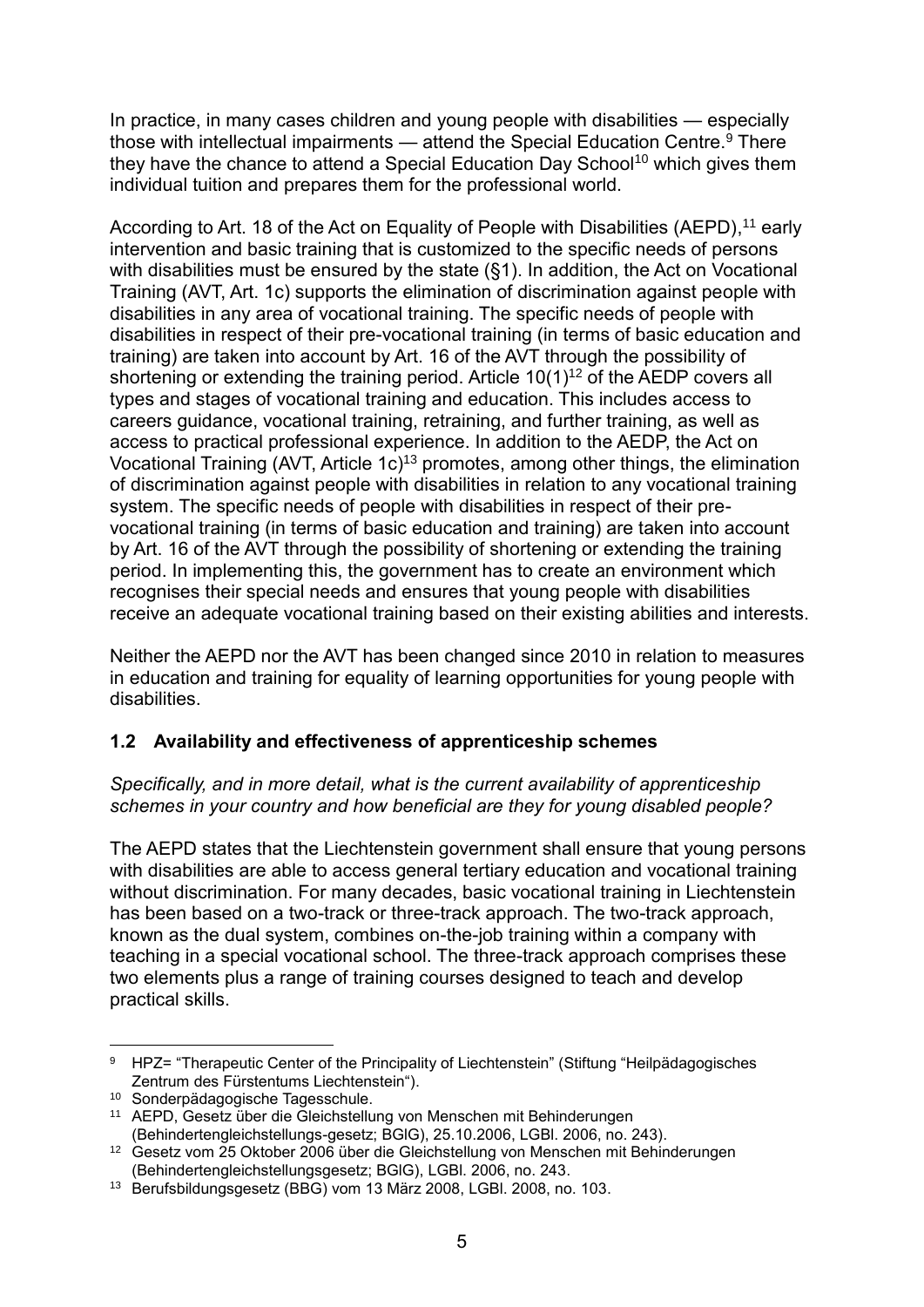In terms of specific programmes for making young disabled people a target group for recruitment, no such measures are in place. Within the above described programmes and coaching elements, the relevant government department ensures that apprentices get accessibility and appropriate support during their training by selecting and setting up the apprenticeship schemes accordingly in advance.

### **1.3 Example of good practice to achieve Youth Guarantee objectives**

*Can you identify an example of promising policy/practice in your country that might help other countries to achieve the goals of the Youth Guarantee for young disabled persons?*

No special examples of good practice to achieve Youth Guarantee objectives for young people with disabilities are known to the author.

Liechtenstein has launched successful apprenticeships schemes and programmes for young people. All these programmes and measures were set up without a specific focus on young people with disabilities. Thus, there have been no specific measures for developing certain networks between schools and employers, or for creating individual development plans for people with disabilities.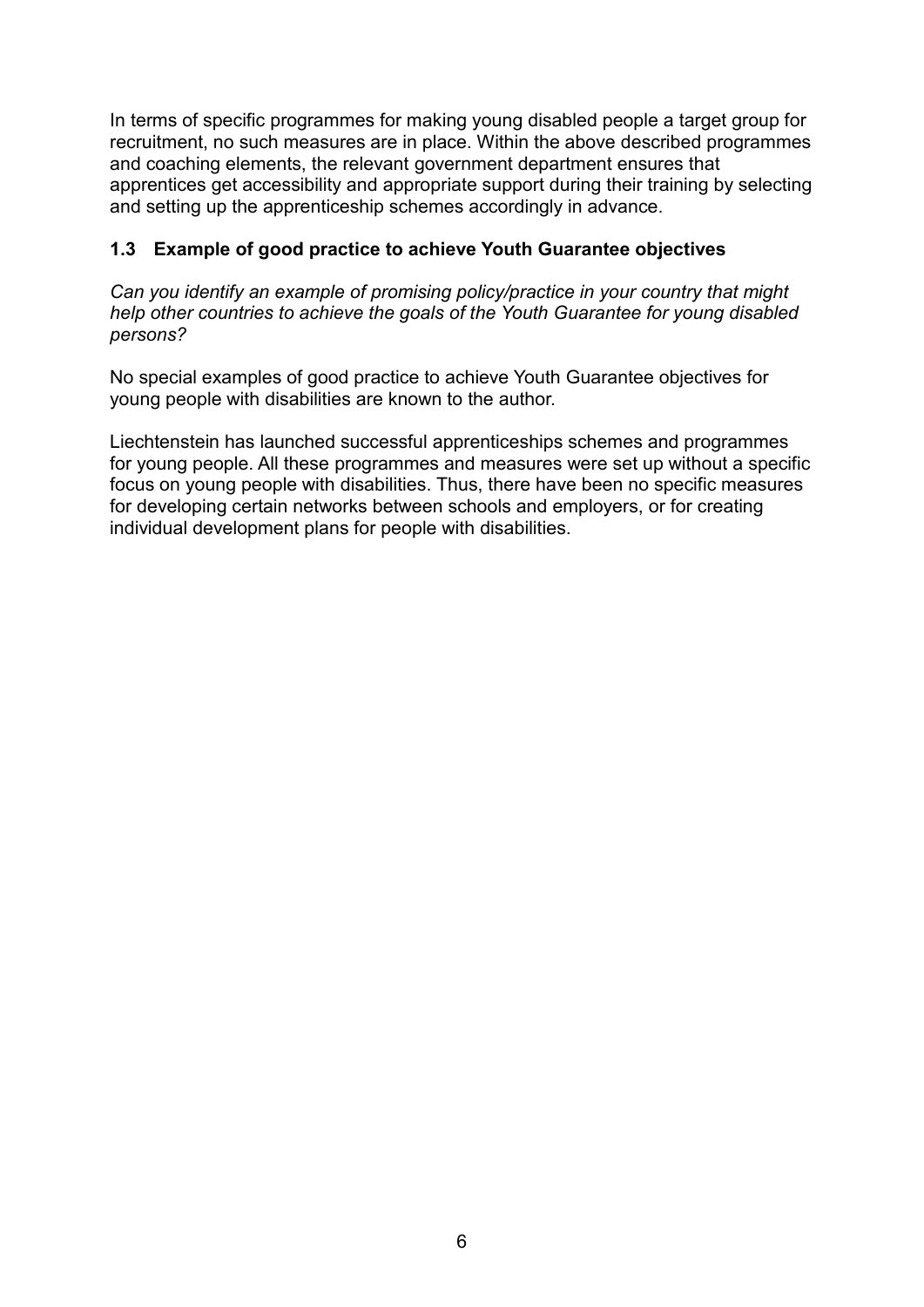#### <span id="page-6-0"></span> $2<sup>1</sup>$ **Access to the open labour market**

#### **2.1 Relevant active labour market schemes**

*What are the main policies or schemes that exist to support people with disabilities in employment and what policy changes have occurred in recent years?*

Art. 10 §1 and §2 of the AEPD<sup>14</sup> specify the extent of the duty to make provisions for the avoidance of discrimination within the area of employment and occupation. People with disabilities may not be discriminated against as employees in the public and in the private sector or at any other workplace, either directly or indirectly. Art. 10 §1 lit. a to lit. k of the AEPD include the aspects of recruitment, vocational training and occupational career and promotion. These are disability-specific schemes.

The Act on Invalidity Insurance<sup>15</sup> provides additional regulations and assistance for people with disabilities. Besides financial benefits (disability pension) it seeks to assist people in employment (Arts. 39-44) by specific career counselling, job services, vocational training, and capital assistance in cases of self-employment.

In practice, basic professional orientation is provided in career guidance classes at the lower secondary level. The tasks of educational counselling and career guidance are to support young people in the career choice process. This measure is a mainstream scheme available to all secondary level pupils. In addition, a central source for young people with disabilities for labour market and career information outside school classes is the career guidance overview of the networking group "*Sichtwechsel*", which brings together many governmental and non-governmental organisations in terms of supporting people with disabilities in Liechtenstein.<sup>16</sup> This is a specific disability schema.

For people with disabilities there are the following main public institutions available to support them in finding the optimal professional apprenticeship/job:

## **Vocational Training Office (ABB)**

The ABB<sup>17</sup> offers vocational guidance and diagnostic clarification in close cooperation with the Disability Insurance Liechtenstein. The aim is to show disabled people up to 25 years old the optimal career choices based on their individual capacities and potential and to support them in planning their professional career and potential vocational training for a more effective career path planning.

In implementing this, the ABB provides two different variants to handle the individual needs of such persons. First, there is the pre-vocational training aimed at developing more independence and the ability to integrate into working life for the relevant

**<sup>.</sup>** <sup>14</sup> Gesetz vom 25. Oktober 2006 über die Gleichstellung von Menschen mit Behinderungen (Behindertengleichstellungsgesetz; BGlG), LGBl. 2006, no. 243.

<sup>15</sup> Gesetz vom 23. Dezember 1959 über die Invalidenversicherung (IVG), LGBl. 1959 Nr. 5, link: [https://www.gesetze.li/lilexprod/lgsystpage2.jsp?formname=showlaw&lgblid=1960005000&version=](https://www.gesetze.li/lilexprod/lgsystpage2.jsp?formname=showlaw&lgblid=1960005000&version=7&search_text=IVG&search_loc=abk_list&sel_lawtype=conso&compl_list=1&rechts_gebiet=0&menu=0&tablesel=0&observe_date=16.03.2017) [7&search\\_text=IVG&search\\_loc=abk\\_list&sel\\_lawtype=conso&compl\\_list=1&rechts\\_gebiet=0&me](https://www.gesetze.li/lilexprod/lgsystpage2.jsp?formname=showlaw&lgblid=1960005000&version=7&search_text=IVG&search_loc=abk_list&sel_lawtype=conso&compl_list=1&rechts_gebiet=0&menu=0&tablesel=0&observe_date=16.03.2017) [nu=0&tablesel=0&observe\\_date=16.03.2017.](https://www.gesetze.li/lilexprod/lgsystpage2.jsp?formname=showlaw&lgblid=1960005000&version=7&search_text=IVG&search_loc=abk_list&sel_lawtype=conso&compl_list=1&rechts_gebiet=0&menu=0&tablesel=0&observe_date=16.03.2017)

<sup>16</sup> [http://www.sichtwechsel.li/ÜberblickBerufseinstieg/tabid/1401/Default.aspx.](http://www.sichtwechsel.li/ÜberblickBerufseinstieg/tabid/1401/Default.aspx)

<sup>17</sup> Amt für Berufsbildung.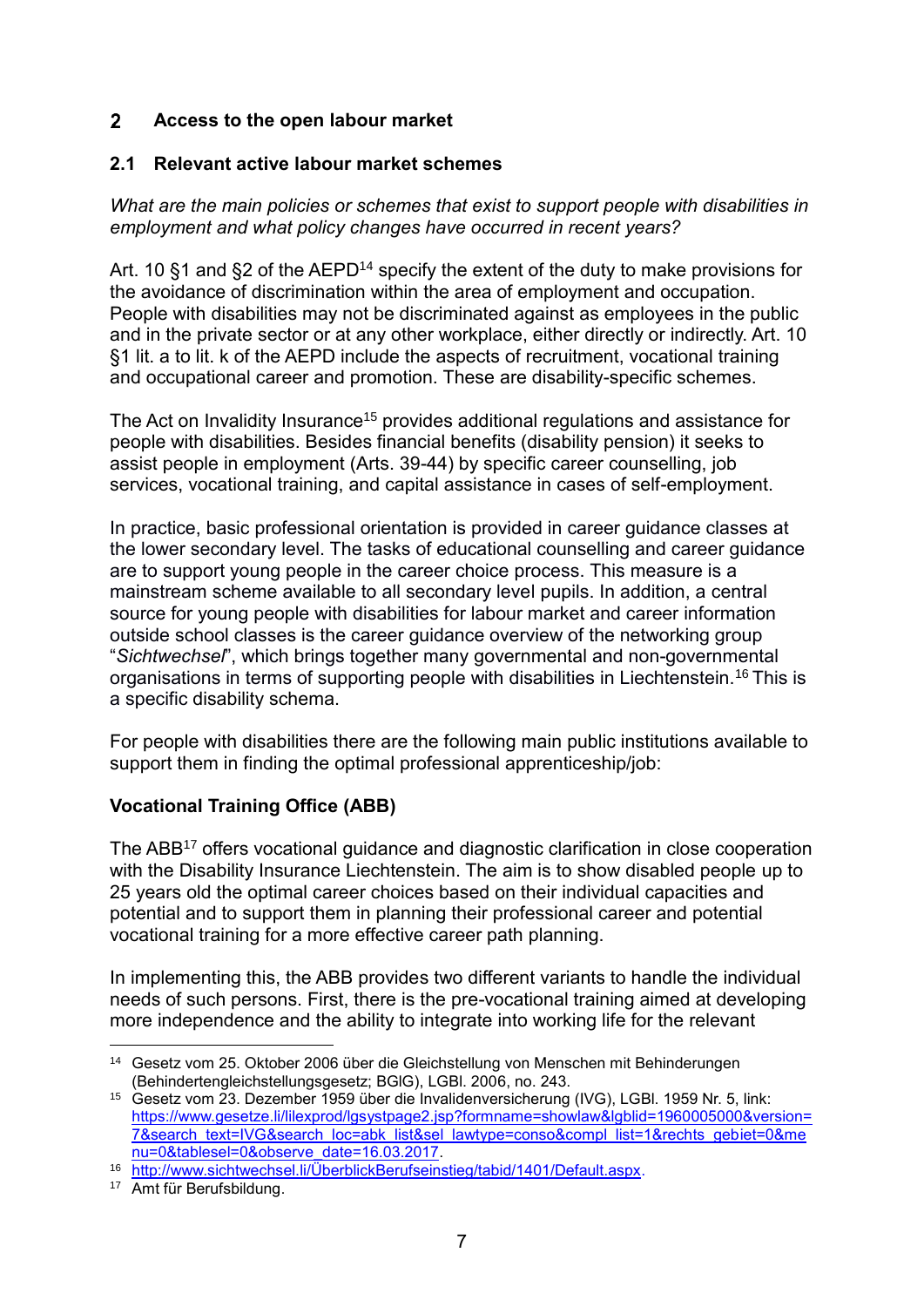person. A one-year apprenticeship in a local company combined with one school day per week at the apprenticeship school will be organised, with the school fees being largely covered by the ABB.

The second option is a two-year basic education culminating in a vocational certificate. Upon request the ABB supports the young person through a competent individual tutoring which not only includes school-based learning but all areas of training that the student requires. The costs are fully covered by the ABB. At the end of this 2-year period and after finishing the goals of the apprenticeship the student receives an accredited vocational certificate.

### **Office for Social Services (ASD)**

The ASD supports people in re-entering the job market. The assistance is given in cooperation with the Vocational Training Office (ABB), the Labour Market Service Centre (AMS), and the Invalidity Insurance Liechtenstein (IV). Disabled persons with mental health problems are supported by the psychiatric and psychological service of the ASD. The ASD assists with placements into employment and apprenticeship programmes. Additionally, in case of financial support, the social welfare benefit can be granted based on the Law of Social Assistance<sup>18</sup> which comes into place if someone in Liechtenstein achieves an income from employment, social transfers etc. which is below the calculated minimum income level (breadline).

### **Office of Economic Affairs (AVW)**

The Labour Market Service Centre (AMS) operates under the Office of Economic Affairs<sup>19</sup> and is organised at national level. The legally defined tasks of this organisation include the implementation of labour market policy targets of the Ministry for Home Affairs, Justice and Economic Affairs, the preparation of proposals for designing labour market policies, and the development of and adherence to quality standards in service provision.

They provide support in the career choice process, professional reorientation and job searching. Preconditions for receiving such help are entitlements to benefits under the unemployment insurance based on Art. 8 of the Unemployment Insurance Act (Arbeitslosenversicherungsgesetz, ALVG).<sup>20</sup>

Information and counselling services aim to provide advice and support to people in their search for an apprenticeship. Here the individual abilities and interests, as well as the requirements of the world of work, are taken into account. Special programmes for young people with a first job experience of at least 6 months are offered (e.g. the programme "Regio 18:30"). Additionally, the AMS offers activation programmes to everyone by identifying the real needs of job seekers and giving

**<sup>.</sup>** <sup>18</sup> Sozialhilfegesetz vom 15. November 1984, LGBl 1985 no. 17; source: [https://www.gesetze.li/konso/pdf/1985017000.](https://www.gesetze.li/konso/pdf/1985017000)

<sup>19</sup> Amt für Volkswirtschaft.

<sup>&</sup>lt;sup>20</sup> Arbeitslosenversicherungsgesetz vom 24. November 2010, LGBI. 2010, no. 452, source: [https://www.gesetze.li/lilexprod/lgsystpage2.jsp?formname=showlaw&lgblid=2010452000&version=](https://www.gesetze.li/lilexprod/lgsystpage2.jsp?formname=showlaw&lgblid=2010452000&version=6&search_text=Arbeitslose&search_loc=text&sel_lawtype=conso&compl_list=1&rechts_gebiet=0&menu=0&tablesel=0&observe_date=09.03.2017) [6&search\\_text=Arbeitslose&search\\_loc=text&sel\\_lawtype=conso&compl\\_list=1&rechts\\_gebiet=0&](https://www.gesetze.li/lilexprod/lgsystpage2.jsp?formname=showlaw&lgblid=2010452000&version=6&search_text=Arbeitslose&search_loc=text&sel_lawtype=conso&compl_list=1&rechts_gebiet=0&menu=0&tablesel=0&observe_date=09.03.2017) [menu=0&tablesel=0&observe\\_date=09.03.2017.](https://www.gesetze.li/lilexprod/lgsystpage2.jsp?formname=showlaw&lgblid=2010452000&version=6&search_text=Arbeitslose&search_loc=text&sel_lawtype=conso&compl_list=1&rechts_gebiet=0&menu=0&tablesel=0&observe_date=09.03.2017)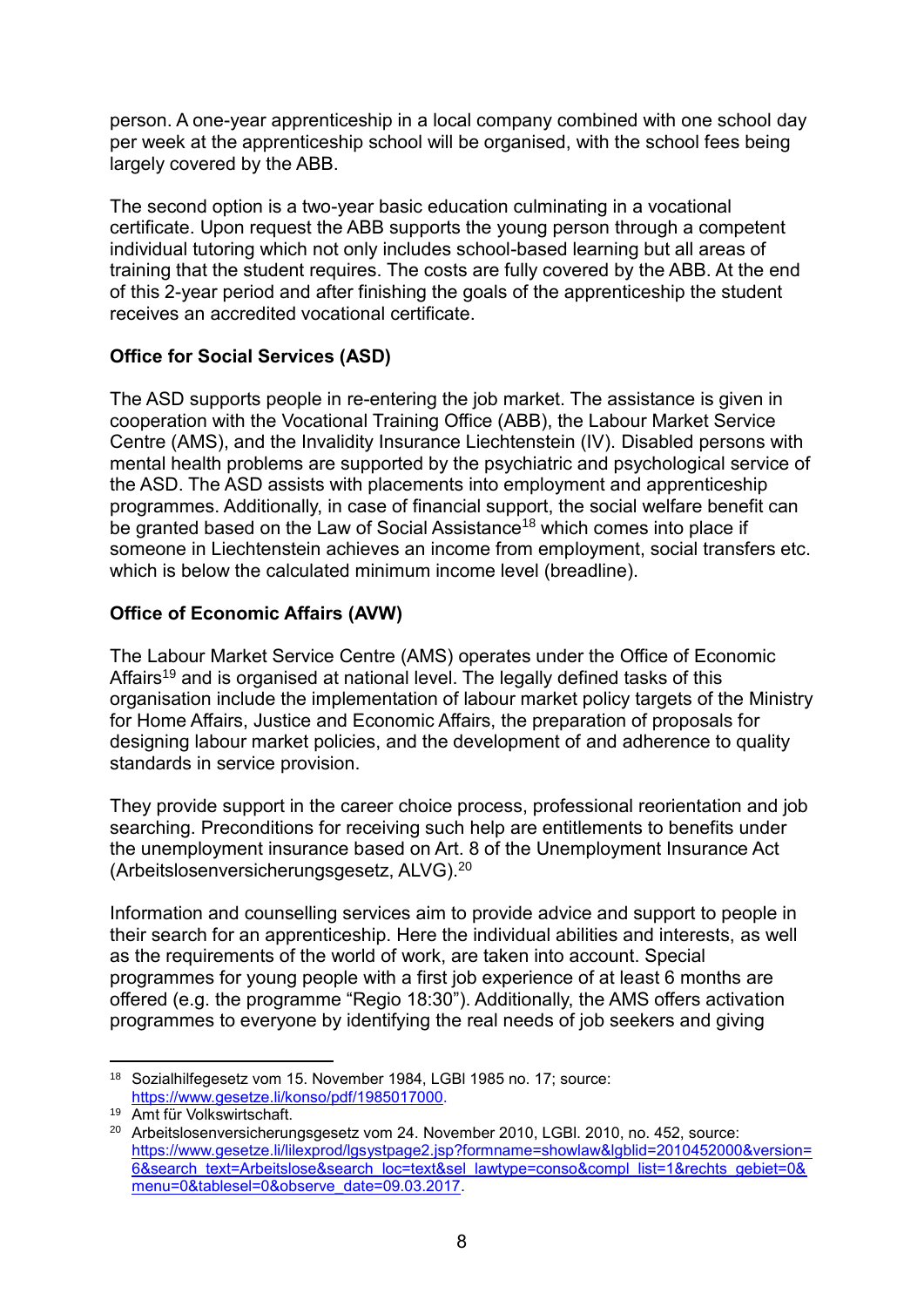preferences to tailor-made measures for specific groups in terms of project weeks, return to work internships in companies etc. All these activation programmes are EduQua-certified.

The by-law to the Act on Invalidity Insurance<sup>21</sup> in Liechtenstein covers measures regarding socio-professional rehabilitation. The Invalidity Insurance (*Invalidenversicherung, IV*) <sup>22</sup> provides for remittance of additional funds to insured persons for the purpose of gainful employment on a case-to-case basis, whether performing their usual work, learning a trade, or using functional rehabilitation. Within this, the responsible office of the disability insurance offers specific measures/programmes and services to re-/ integrates people with disabilities into the labour market.

The Invalidity Insurance is funded by two streams. All persons who count as salaried workers for the purposes of the Liechtenstein Invalidity Insurance have to pay insurance contributions based on their salary earned. In addition, the public authorities contribute to the Invalidity Insurance. For individuals with particularly low incomes, the public authorities subsidise premiums (reduced health insurance premiums).

Besides this, in some cases the affected person him/herself and his/her family arrange some kind of employment based on personal contacts with employers.

Based on the feedback from NGOs and the Invalidity Insurance<sup>23</sup> involved in the process of finding apprenticeship schemes for people with disabilities in Liechtenstein, it appears that the likelihood of success in finding a company which is willing to make the necessary adjustments and accessibility of the job (e.g. accessibility to working place, toilets, required braille language, etc.) mainly depends on the personal relationships between the family of the person with a disability and the company's owners. Even the financial commitment of the government to company's who integrate people with disabilities has not been a sufficiently strong incentive. More effort by the public offices in terms of the promotion of companybased trainings - by providing financial support - would be required.

Thus, more political support would be necessary to encourage the private-sector employers to integrate unemployed persons with disabilities (e.g. state contributions to the social security payments, financial promotion of employment, setting up internships etc.).

[http://www.gesetze.li/lilexprod/ifshowpdf.jsp?lgblid=1960005000&version=7&signed=n&tablesel=0.](http://www.gesetze.li/lilexprod/ifshowpdf.jsp?lgblid=1960005000&version=7&signed=n&tablesel=0)  $23$  Link:

**<sup>.</sup>** <sup>21</sup> By-Law to the Act on Invalidity Insurance

[http://www.gesetze.li/lilexprod/ifshowpdf.jsp?lgblid=1982036000&version=0&signed=n&tablesel=0.](http://www.gesetze.li/lilexprod/ifshowpdf.jsp?lgblid=1982036000&version=0&signed=n&tablesel=0)

<sup>&</sup>lt;sup>22</sup> The Invalidity Insurance, Old-age and Survivors' Insurance and Family Compensation Fund are three independent public institutions (AHV-IV-FAK). However, they were technically merged in order to form a joint directorate. They are subject to government and parliamentary supervision. The AHV-IV-FAK manage the so-called first pillar of pension insurance in the cases of old age, disability, invalidity and death (a general national insurance scheme for all residents and all employees). This first pillar is supplemented by the mandatory occupational scheme for employees (second pillar) and by voluntary insurance (3rd pillar). Act on Disability Insurance

[http://www.hpz.li/CFDOCS/cms/admin/download.cfm?GroupID=304&FileID=2343&WatermarkMen](http://www.hpz.li/CFDOCS/cms/admin/download.cfm?GroupID=304&FileID=2343&WatermarkMenuEntriesObjectID=1314) [uEntriesObjectID=1314.](http://www.hpz.li/CFDOCS/cms/admin/download.cfm?GroupID=304&FileID=2343&WatermarkMenuEntriesObjectID=1314)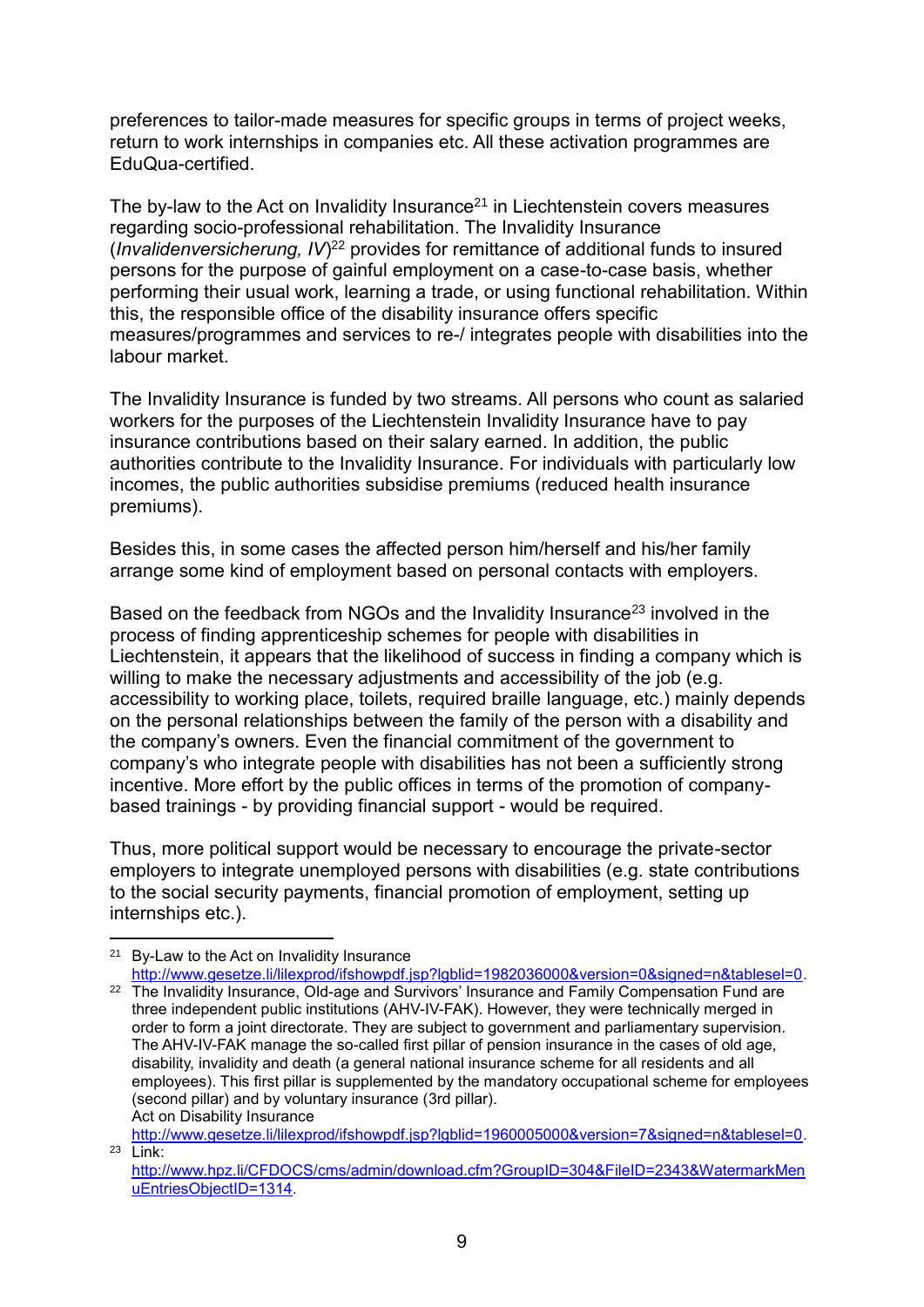## **2.2 Support for flexible working arrangements**

*What measures exist to permit or support flexible working arrangements for persons with disabilities?*

In Liechtenstein, there is no legal requirement for employers to provide employees with access to flexible work arrangements. National law does not grant workers the legal right to reduce their working time on request. This includes the AEPD, which does not provide a legal right of flexible working arrangements to employees with disabilities. Paragraph 1173(a) Article 36(a) of the Common Civil Code states that the employer is supposed to inform employees regarding part-time and fixed-term employment contracts. The employer shall consider requests from full-time workers who want to change to a part-time position, as far as possible. The employer is to inform his employees and the trade union about the availability of part-time work. As far as the authors knows, there is no legal right to work from home or remotely, either temporarily or otherwise on request. It would be a private agreement between the employer and the employee in which the interests of both parties are respected.

Working part-time is not restricted to certain groups or based on specific conditions or eligibility criteria. Thus, these general regulations apply to all persons, regardless of any aspects in terms of a disability. Currently there are no standard-flexible work arrangements by Liechtenstein companies given. Such arrangements are handled on an individual basis and depend on the type of job and the qualification of the employee etc.

#### **2.3 Support for workplace adaptions**

#### *What support is available for workplace adaptions for workers with disabilities?*

Accessibility to workplaces is touched on rather generally by the AEPD, in that it requests non-discrimination. The law does not oblige employers to design workplaces in a barrier-free way. The law favours single-case solutions and adaptations of workplaces, which can be financially supported by the state, instead of overall requirements.

Art. 10 §1 and §2 of the AEPD<sup>24</sup> specify the extent of the duty to make provisions for the avoidance of discrimination within the area of employment and occupation. Within this legislation, there is no specific regulation about the obligation of an employer to create reasonable accommodation and/or adaptation of workplaces for people with disabilities. Based on Art. 7 §3 of the AEPD it can be said, that attempts have to be undertaken to accommodate the situation of a person with disability, as otherwise this would count as indirect discrimination. In relation to the public-sector discrimination is further limited by the Act on the Employment of Public Officials (Gesetz über das Dienstverhältnis des Staatspersonals)<sup>25</sup> which explicitly names the integration of

**<sup>.</sup>** <sup>24</sup> Gesetz vom 25. Oktober 2006 über die Gleichstellung von Menschen mit Behinderungen (Behindertengleichstellungsgesetz; BGlG), LGBl. 2006, no. 243. Source: [https://www.gesetze.li/get\\_pdf.jsp?PDF=2006243.pdf.](https://www.gesetze.li/get_pdf.jsp?PDF=2006243.pdf)

<sup>25</sup> Gesetz über das Dienstverhältnis des Staatspersonals (Staatspersonalgesetz; StPG), LGBl. 2008 no. 144. Source: [https://www.gesetze.li/lilexprod/lgsystpage2.jsp?formname=showlaw&lgblid=2008144000&version=](https://www.gesetze.li/lilexprod/lgsystpage2.jsp?formname=showlaw&lgblid=2008144000&version=7&search_text=Staatspersonalgesetz&search_loc=text&sel_lawtype=conso&compl_list=1&rechts_gebiet=0&menu=0&tablesel=0&observe_date=22.06.2017)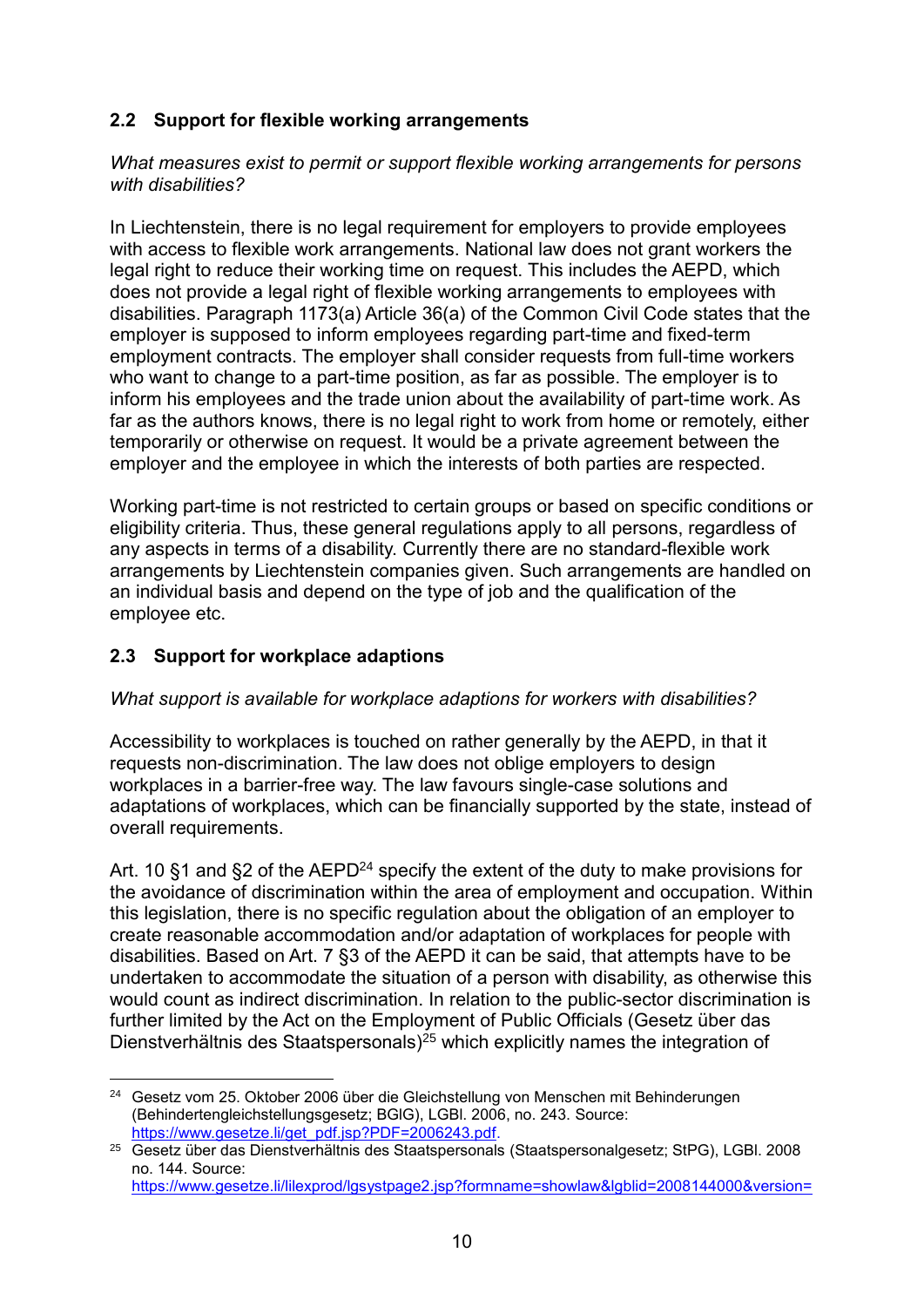people with special needs, such as people with disabilities (Art. 4 sect. 2) as an objective of personnel policy, whereas there are no such positive statements relating to the private sector. There are no extra provisions in the labour law. Thus, special obligations for employers concerning employees with disabilities are rather weak in Liechtenstein.

In terms of ensuring non-discrimination within employment and occupation, the obligations based on the AEPD do not differ according to the employment type of the disabled person. Thus the obligations of the AEPD extend to public and private employers of any size and all employees.

Art. 20 of the Act on Equality of People with Disabilities states that pilot projects on the integration of people with disabilities into the work environment may be supported by society. The term 'society' is not elaborated any further, but one can assume that the government and the municipalities are addressed, maybe also the disability insurance and other public services. One of the various measures according to Art. 20 is financial support in order to adapt a workplace to the special needs of a person with disability. Article 32bis paragraph 6 of the Act on Disability Insurance (Gesetz über die Invalidenversicherung (IVG), 23.12.1959, LGBl 1950 no 5) says that the government is allowed to enact a by-law to support measurements for the preservation of an existing workplace for a disabled person, or to integrate a person into another workplace at the same enterprise or another adaptions to workplaces and other integrative activities are to be developed on a case-by-case basis, while binding and strong legal obligations on employers al lacking in the Liechtenstein's legislation.

Liechtenstein has designated for the promotion of equal treatment and as a first point of contact for all questions and issues concerned with discrimination of persons with disabilities the Office for Equality of People with Disabilities. <sup>26</sup> The office, based on Article 22 of the AEPD, is attached to the (private) Association for People with Disabilities and acts independently in terms of an initial consultation and information source. In cases a person feels discriminated and believes that the law had not been followed, article 25 of the AEPD states that the civil courts (part of the ordinary courts) are the appropriate authority to decide upon complaints against discrimination on the ground of disability. Claims are adjudicated according to the CCP (Code of Civil Procedure, Zivilprozessordnung). <sup>27</sup> In addition, there is the possibility of out-ofcourt settlement of disputes, which is regulated by Article 594 to 616 of the CCP. Furthermore, in 2005 the Act on Mediation in Civil Law Cases (AMCLC)<sup>28</sup> entered into force. This law defines mediation and mediators as well as the rights and duties of mediators.

In the event that indirect discrimination is a consequence of barriers, Art. 7 of the AEPD lists the type of disproportionate burdens (*unverhältnismässige Belastungen*)

<u>.</u>

<sup>7&</sup>amp;search\_text=Staatspersonalgesetz&search\_loc=text&sel\_lawtype=conso&compl\_list=1&rechts [gebiet=0&menu=0&tablesel=0&observe\\_date=22.06.2017.](https://www.gesetze.li/lilexprod/lgsystpage2.jsp?formname=showlaw&lgblid=2008144000&version=7&search_text=Staatspersonalgesetz&search_loc=text&sel_lawtype=conso&compl_list=1&rechts_gebiet=0&menu=0&tablesel=0&observe_date=22.06.2017)

<sup>26</sup> Liechtensteiner Behinderten-Verband: [http://www.lbv.li/.](http://www.lbv.li/)

<sup>27</sup> Gesetz vom 10 Dezember 1912 über das gerichtliche Verfahren in bürgerlichen Rechtsstreitigkeiten (Zivilprozessordnung; ZPO), LGBl. 1912 Nr. 9/1.

<sup>&</sup>lt;sup>28</sup> Gesetz vom 15 Dezember 2004 über die Mediation in Zivilrechtssachen (Zivilrechts-Mediations-Gesetz; ZMG), LGBl. 2005 Nr. 31.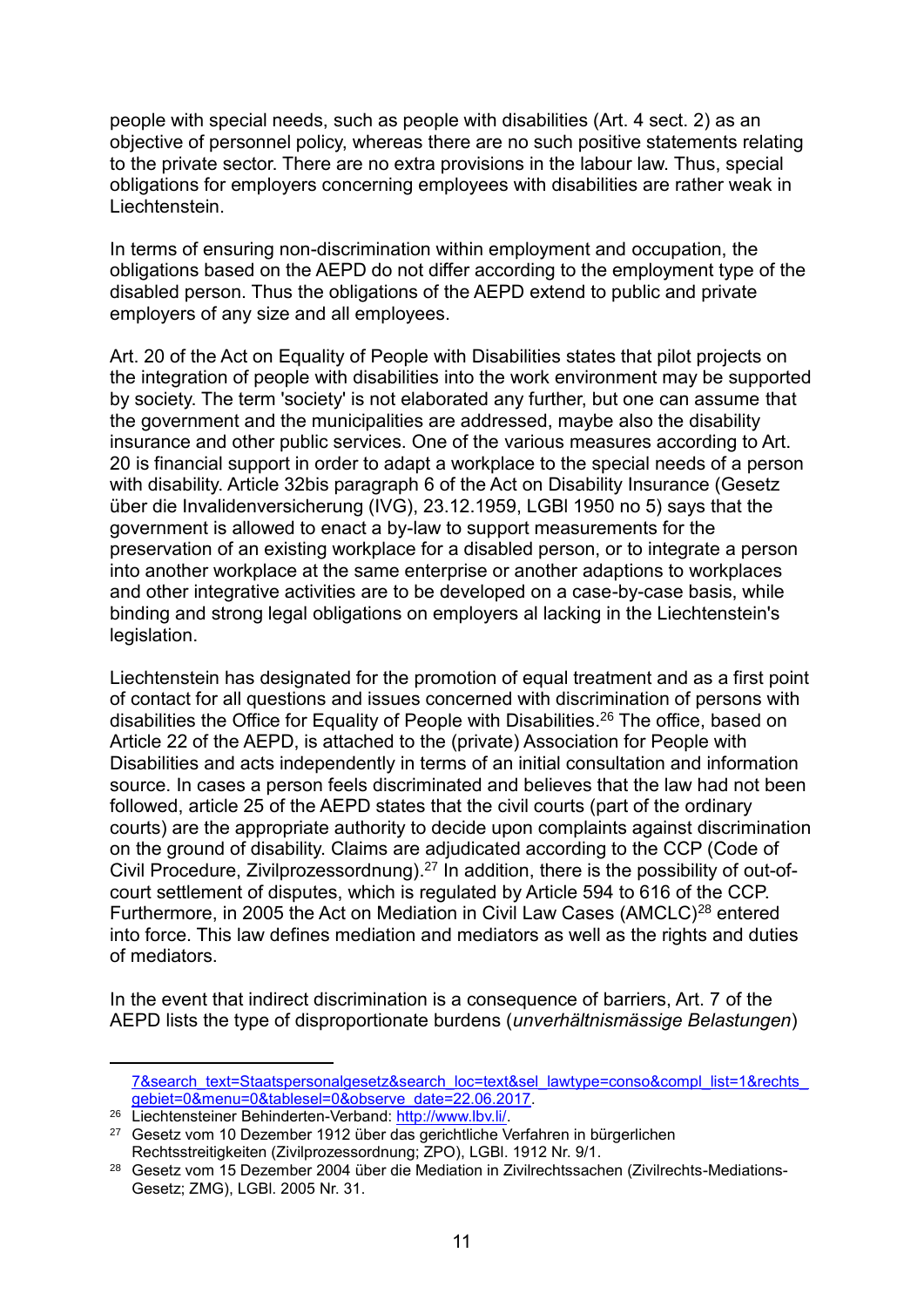that may justify unequal treatment and prevent this from being regarded as indirect discrimination. In detail, Art. 7 §2 specifies that the following criteria in particular have to be taken into consideration when deciding whether the likely burden is "disproportionate" or not:

- the costs of the adaptation/accommodation;
- the resources of the enterprise;
- the extent to which public assistance is available;
- the effect on the general interest of people with disabilities.

With reference to detailed obligations for accessibility of public buildings and facilities, Section II. C of the AEPD provides regulations regarding reasonable accessibility for people with disabilities.<sup>29</sup> Furthermore, these rules can be seen as a general duty to provide accessibility which exists in the absence of an individual request.

It is important to mention that the  $AEPD<sup>30</sup>$  contains no explicit regulation which refers to the employer's obligation to create reasonable accommodation and/or adaptation of workplaces for people with disabilities. Thus, the possibility for a person with a disability to find a job in the open labour market is mainly dependent on his/her degree of disability and the willingness of the employer to make the necessary adaptation of the workplace in the absence of any legal obligation. Instead of overall legal requirements, the law favours single-case solutions and adaptations of workplaces, which can be financially supported by the state upon request of the employer. From a legal perspective, judicial interpretation is required to confirm whether such obligations can be subordinated under the term of "other conditions for employment" as stated within Art. 10  $\S1$  f,<sup>31</sup> or if rather general provisions - such as those in the Constitution (Art. 9) - are sufficient to protect people against discrimination due to the lack of reasonable accommodation and accessibility of workplaces.

## **2.4 Evidence on non-standard wages**

#### *How are wages set for workers with disabilities outside the open labour market?*

In general, there is no national minimum wage in Liechtenstein. The Liechtenstein Workers Association negotiates specific basic wages per employment sector annually with the Chamber of Commerce and the Chamber for Economic Affairs.

People with disabilities who are entitled to disability pensions (benefits from the Disability Insurance  $(IV)$ <sup>32</sup> and who are working in sheltered workshops (e.g. the Special Education Centre in Liechtenstein), receive a small wage which does not

**<sup>.</sup>** <sup>29</sup> Obligations are given in detail in the By-law of the Act on Equality of People with Disabilities (Behindertengleichstellungsverordnung), AEPDR/BGlV, 19.12.2006, source: [https://www.gesetze.li/lilexprod/lgsystpage2.jsp?formname=showlaw&lgblid=2006287000&version=](https://www.gesetze.li/lilexprod/lgsystpage2.jsp?formname=showlaw&lgblid=2006287000&version=4&search_text=Behindertengleichstellungsverordnung&search_loc=text&sel_lawtype=conso&compl_list=1&rechts_gebiet=0&menu=0&tablesel=0&observe_date=09.03.2017) [4&search\\_text=Behindertengleichstellungsverordnung&search\\_loc=text&sel\\_lawtype=conso&com](https://www.gesetze.li/lilexprod/lgsystpage2.jsp?formname=showlaw&lgblid=2006287000&version=4&search_text=Behindertengleichstellungsverordnung&search_loc=text&sel_lawtype=conso&compl_list=1&rechts_gebiet=0&menu=0&tablesel=0&observe_date=09.03.2017) [pl\\_list=1&rechts\\_gebiet=0&menu=0&tablesel=0&observe\\_date=09.03.2017.](https://www.gesetze.li/lilexprod/lgsystpage2.jsp?formname=showlaw&lgblid=2006287000&version=4&search_text=Behindertengleichstellungsverordnung&search_loc=text&sel_lawtype=conso&compl_list=1&rechts_gebiet=0&menu=0&tablesel=0&observe_date=09.03.2017)

<sup>30</sup> Gesetz vom 25. Oktober 2006 über die Gleichstellung von Menschen mit Behinderungen (Behindertengleichstellungsgesetz; BGlG), LGBl. 2006, no. 243.

<sup>31</sup> Gesetz vom 25. Oktober 2006 über die Gleichstellung von Menschen mit Behinderungen (Behindertengleichstellungsgesetz; BGlG), LGBl. 2006, no. 243.

<sup>32</sup> Link: [https://www.ahv.li/leistungen/iv/allgemeines/.](https://www.ahv.li/leistungen/iv/allgemeines/)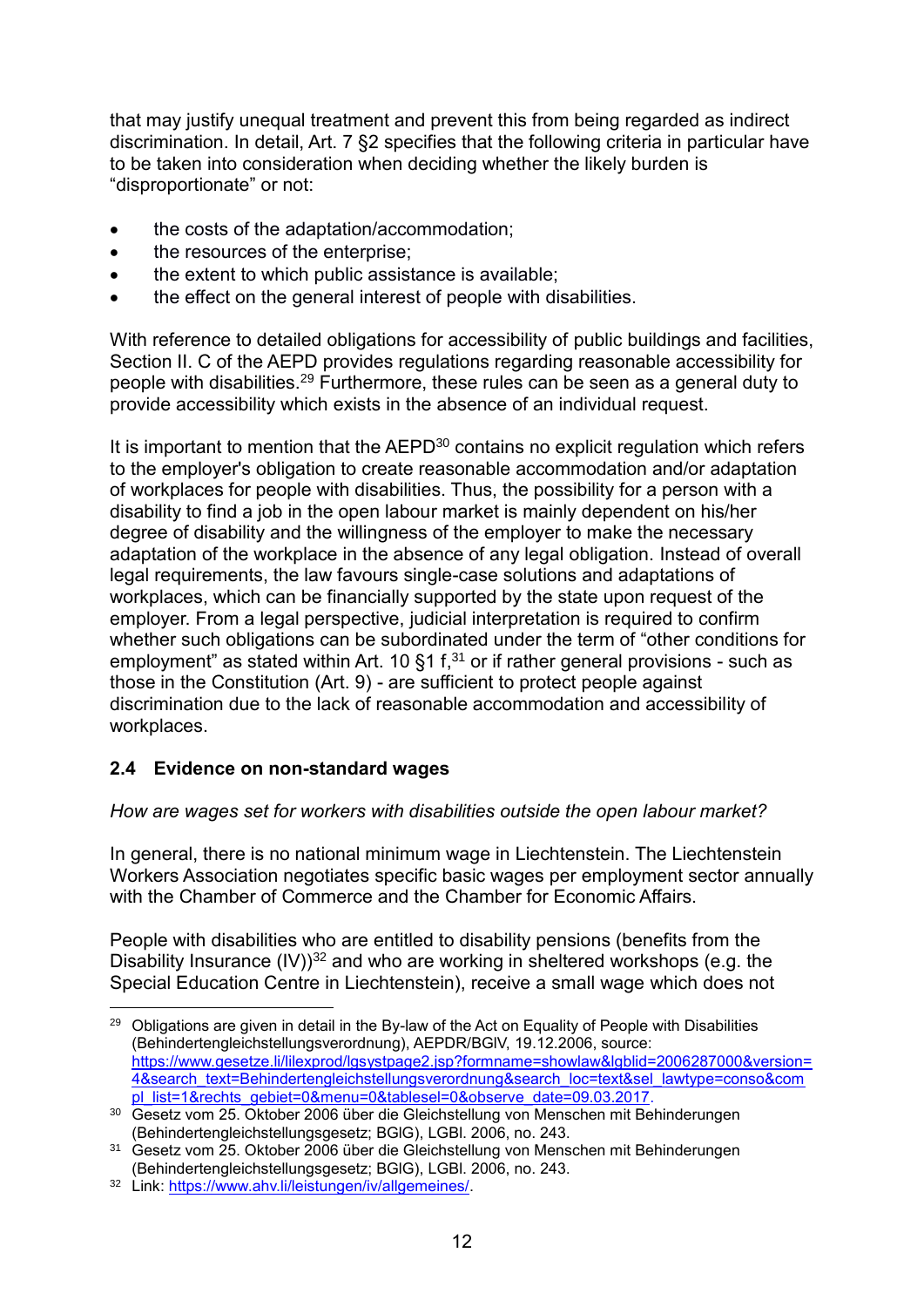compare to an regular salary out of any mainstream employment, <sup>33</sup> the so-called recognition wage (the range goes from 1 to 7 Swiss Francs per working hour, approx. 0.93 to 6.5 €).<sup>34</sup> These hourly wages are financed by the Office of Social Services (ASD) which works under the Ministry for Social Affairs.<sup>35</sup> The ASD has a contractual agreement with the Special Education Centre (HPZ),<sup>36</sup> which is the only institution in Liechtenstein which runs sheltered workshops for people with disabilities. Based on this contractual agreement, in 2015 the government paid 23.82 Swiss Francs per service unit, which is equal to one working hour, to cover all the contractually defined costs.

The contractual agreement, signed in 2015, is based on the Act on Social Assistance.<sup>37</sup>

The Office for Social Services (Amt für Soziale Dienste, ASD)<sup>38</sup> is entitled to supervise the Special Education Centre. The Office for Social Services is responsible for the adherence to and the further development of the concept and terms under which they operate. There are no cases known to the author where workers with disabilities claimed not to have received the minimum wage or to being insufficiently paid based on the contractual agreement between the government and the Special Education Centre.

## **2.5 Employment conditions in sheltered workshops**

*What conditions of employment exist for workers in sheltered workshops and how are these regulated? This question relates to pillar theme 7. For example:* 

- *Describe the system of sheltered workshops generally: do sheltered workshops*  exist? Who is eligible to be employed in such workshops? Please indicate if *there are different kinds of workshops and eligibility conditions.*
- *Does standard labour law apply to those employed in sheltered workshops? If not, what justification is given for differences in treatment? Including:*
	- *Protection from dismissal*
	- *Right to join a trade union and take industrial action*
	- *Health and Safety legislation*
	- *Right to be consulted and receive information from the employer*
	- *Protection from discrimination*

**<sup>.</sup>**  $33$  The recognition wage is based on an individual agreement, as the person in question is not working under a mainstream employment contract. For these people a specific care arrangement has to be granted and within this arrangement, specific teachers support these persons to perform work in a sheltered environment to support their positive development and strengthen their feeling of social integration. These sheltered

<sup>34</sup> Source: [https://www.ahv.li/fileadmin/user\\_upload/Dokumente/Medien/Presse/2014/10/2014-10-28--](https://www.ahv.li/fileadmin/user_upload/Dokumente/Medien/Presse/2014/10/2014-10-28--Vaterland--1.pdf) [Vaterland--1.pdf.](https://www.ahv.li/fileadmin/user_upload/Dokumente/Medien/Presse/2014/10/2014-10-28--Vaterland--1.pdf)

<sup>35</sup> Link: [http://www.regierung.li/ministries/ministry-for-social-affairs/offices/.](http://www.regierung.li/ministries/ministry-for-social-affairs/offices/)

<sup>36</sup> Link: [http://www.hpz.li/werkstaetten/.](http://www.hpz.li/werkstaetten/)

<sup>37</sup> Act on Social Assistance (Sozialhilfegesetz vom 15. November 1984, LGBI. 1985, no. 17, source: [https://www.gesetze.li/lilexprod/lgsystpage2.jsp?formname=showlaw&lgblid=1985017000&version=](https://www.gesetze.li/lilexprod/lgsystpage2.jsp?formname=showlaw&lgblid=1985017000&version=5&search_text=Sozialhilfegesetz&search_loc=text&sel_lawtype=conso&compl_list=1&rechts_gebiet=0&menu=0&tablesel=0&observe_date=09.03.2017) [5&search\\_text=Sozialhilfegesetz&search\\_loc=text&sel\\_lawtype=conso&compl\\_list=1&rechts\\_gebi](https://www.gesetze.li/lilexprod/lgsystpage2.jsp?formname=showlaw&lgblid=1985017000&version=5&search_text=Sozialhilfegesetz&search_loc=text&sel_lawtype=conso&compl_list=1&rechts_gebiet=0&menu=0&tablesel=0&observe_date=09.03.2017) [et=0&menu=0&tablesel=0&observe\\_date=09.03.2017.](https://www.gesetze.li/lilexprod/lgsystpage2.jsp?formname=showlaw&lgblid=1985017000&version=5&search_text=Sozialhilfegesetz&search_loc=text&sel_lawtype=conso&compl_list=1&rechts_gebiet=0&menu=0&tablesel=0&observe_date=09.03.2017)

<sup>38</sup> Link to the annual statement of the Office for Social Services: [http://www.llv.li/files/asd/asd](http://www.llv.li/files/asd/asd-jahresbericht-2015-mit-inhaltsverzeichnis.pdf)[jahresbericht-2015-mit-inhaltsverzeichnis.pdf.](http://www.llv.li/files/asd/asd-jahresbericht-2015-mit-inhaltsverzeichnis.pdf)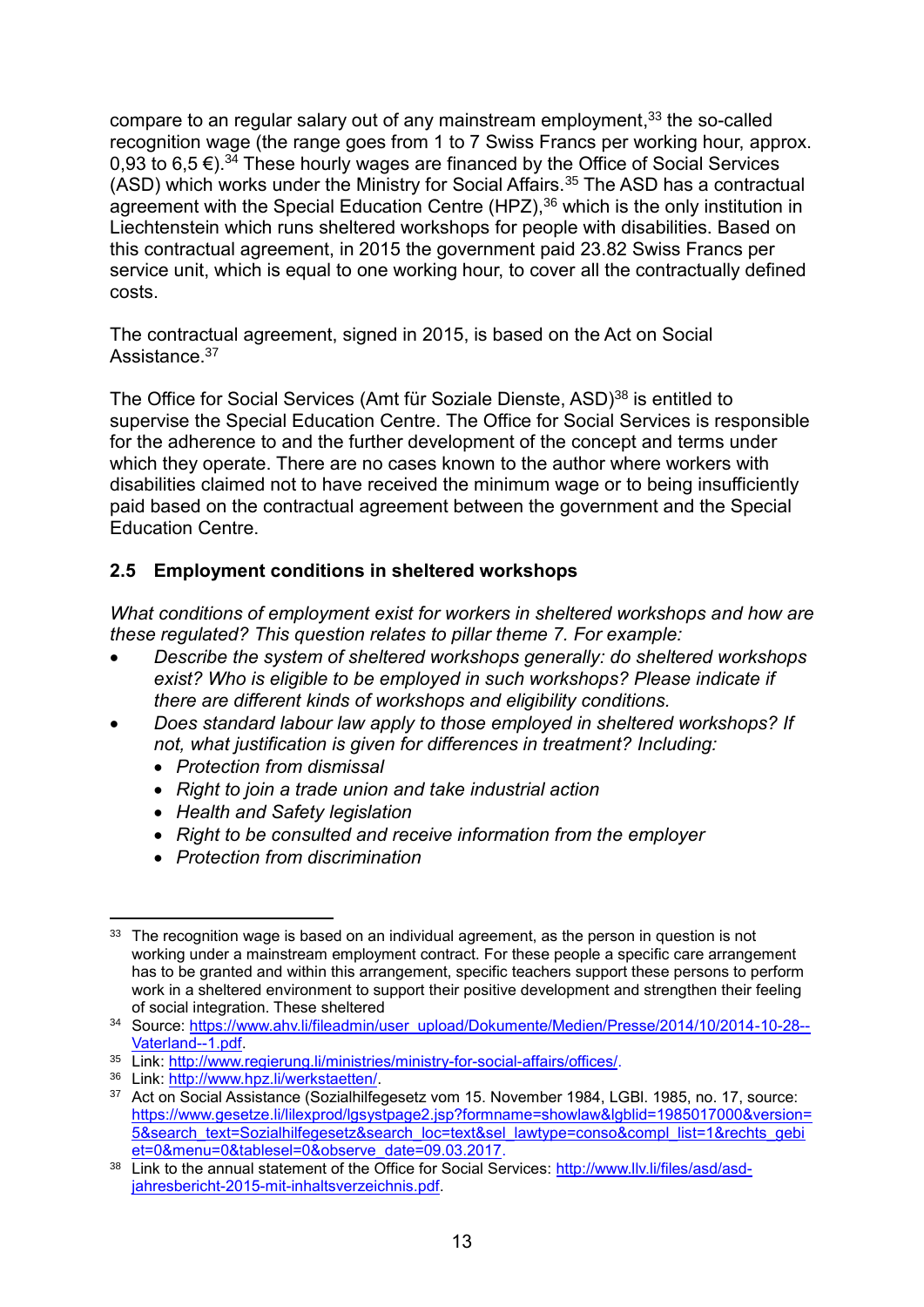The concept of work rehabilitation is expressed by the terms "sheltered workshop" ("*geschützte Werkstätte*") and "sheltered workplace" ("*geschützter Arbeitsplatz*"), which are embedded in the Act on Disability Insurance<sup>39</sup> and in the corresponding Ordinance. <sup>40</sup> However, these legal provisions do not regulate the legal relationship between the work rehabilitation centre and the worker.

Sheltered workshops exist only at the Special Education Centre in Liechtenstein (HPZ). <sup>41</sup> This organisation acts both as a direct employer and a temporary work agency. Within this arrangement, adults with disabilities are entitled to fix working hours and employment contracts according to the Liechtenstein Common Civil Code (*Allgemeines Bürgerliches Gesetzbuch*, ABGB, LR 210.0). The employment law does not contain specific regulations in regard to disabled people working in sheltered workshops. Disabled people working in sheltered workshops are considered as employees according to the Act on Employment in Industry, Commerce and Trade (AEICT). <sup>42</sup> Their employment contracts contain the same social security contributions as any other employment contract under Liechtenstein law.

According to Art. 82 of the Disability Insurance, it can financially support sheltered workshops for people with disabilities. In terms of eligibility of persons with disabilities to participate in such sheltered workshops or workplaces, the Disability Insurance is silent. Also other authorities in Liechtenstein have no legal rights of influence with regard to the employment of persons with disabilities in the sheltered workshops of the HPZ. The HPZ offers different kinds of workshops, not in terms of employment contract and pay, but in terms of type of work and career orientation. Currently there are six different sheltered workshops:

- 1. the vegetable producing workshop which offers sheltered working places for people with learning disabilities (dyslexia, dyscalculia…) or mental impairments;
- 2. the workshop for craft training/craft processing which offers sheltered working places for people with cognitive deficits or mental impairments who have a special talent for craft/creativity;
- 3. the "Auxilia", which is an own company of the HPZ with sheltered workshops in the area of restaurant work, carpentry, metalworking and local logistics. It offers working places for people with a mental impairment or limited mobility;
- 4. the workshop for small industrial work on a contractual basis with external customers, which offers working places for people with intellectual disabilities or multiple handicaps;
- 5. the internal working group which takes care of small repairs to the HPZ equipment, care and service work of the HPZ surroundings (e.g. garden),

**<sup>.</sup>** <sup>39</sup> Gesetz über die Invalidenversicherung, IVG, LGBl 1960, no. 5, link: [https://www.gesetze.li/lilexprod/lgsystpage2.jsp?formname=showlaw&lgblid=1960005000&gueltigd](https://www.gesetze.li/lilexprod/lgsystpage2.jsp?formname=showlaw&lgblid=1960005000&gueltigdate=15032017) [ate=15032017.](https://www.gesetze.li/lilexprod/lgsystpage2.jsp?formname=showlaw&lgblid=1960005000&gueltigdate=15032017)

<sup>40</sup> Verordnung zum Gesetz über die Invalidenversicherung, IVV, LGBl. 1982, no. 36, link: [https://www.gesetze.li/lilexprod/lgsystpage2.jsp?formname=showlaw&lgblid=1982036000&gueltigd](https://www.gesetze.li/lilexprod/lgsystpage2.jsp?formname=showlaw&lgblid=1982036000&gueltigdate=15032017) [ate=15032017.](https://www.gesetze.li/lilexprod/lgsystpage2.jsp?formname=showlaw&lgblid=1982036000&gueltigdate=15032017)

<sup>41</sup> Link: [http://www.hpz.li/werkstaetten/.](http://www.hpz.li/werkstaetten/)

<sup>42</sup> AEICT: Gesetz vom 29. Dezember 1966 über die Arbeit in Industrie, Gewerbe und Handel (Arbeitsgesetz); LGBl. 1967, no. 6, link: [https://www.gesetze.li/lilexprod/lgsystpage2.jsp?formname=showlaw&lgblid=1967006000&version=](https://www.gesetze.li/lilexprod/lgsystpage2.jsp?formname=showlaw&lgblid=1967006000&version=3&search_text=Arbeitsgesetz&search_loc=text&sel_lawtype=conso&compl_list=1&rechts_gebiet=0&menu=0&tablesel=0&observe_date=15.03.2017) [3&search\\_text=Arbeitsgesetz&search\\_loc=text&sel\\_lawtype=conso&compl\\_list=1&rechts\\_gebiet=](https://www.gesetze.li/lilexprod/lgsystpage2.jsp?formname=showlaw&lgblid=1967006000&version=3&search_text=Arbeitsgesetz&search_loc=text&sel_lawtype=conso&compl_list=1&rechts_gebiet=0&menu=0&tablesel=0&observe_date=15.03.2017) [0&menu=0&tablesel=0&observe\\_date=15.03.2017.](https://www.gesetze.li/lilexprod/lgsystpage2.jsp?formname=showlaw&lgblid=1967006000&version=3&search_text=Arbeitsgesetz&search_loc=text&sel_lawtype=conso&compl_list=1&rechts_gebiet=0&menu=0&tablesel=0&observe_date=15.03.2017)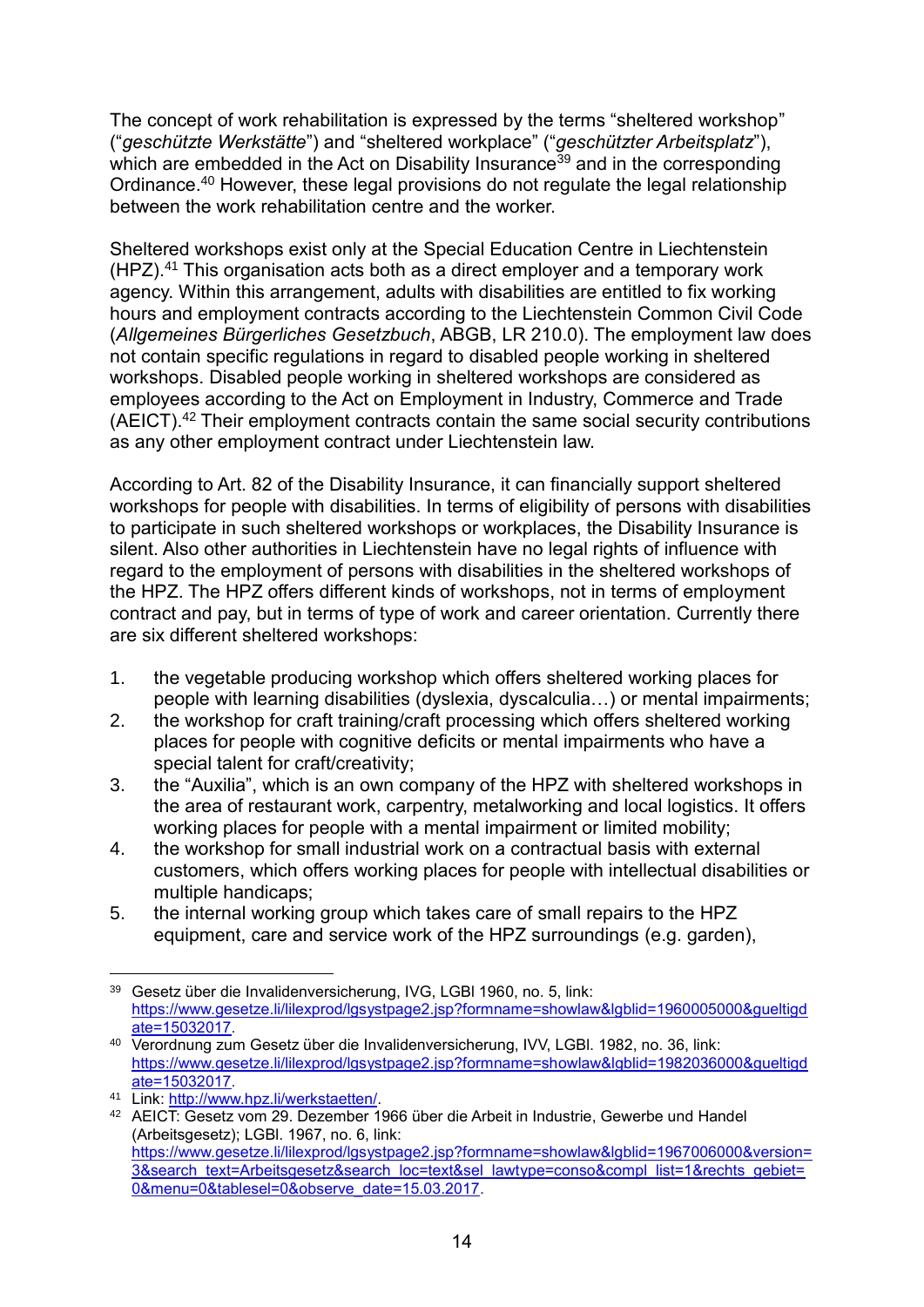producing self-made products which are sold in a small shop to the public. This working group offers working places to people with mental disabilities or with minor mental retardation;

6. the weaving and sewing workshop which offers working places to persons with disabilities but who have manual dexterity.

Based on the Act on Information and Consultation of Employees in Business Enterprises (*Mitwirkungsgesetz*, AIC), the membership of organisations of workers or employers is covered as a separate reason for possible discrimination related to employment in the sense that it is defined as a prohibited ground of discrimination. The rule remains valid even if membership has been terminated (Art. 10 AIC). Furthermore, according to the AEPD (Art. 10 §1) people cannot be treated less favourably based on disability in respect of membership of an organisation of workers or employers, or any organisation whose members carry on a particular profession. Contravention of this rule represents discrimination.

There is no differentiation in respect to the protection of workers employed in sheltered workshops based on the AEIC known to the author. Thus, standard labour law applies to sheltered workshop employees.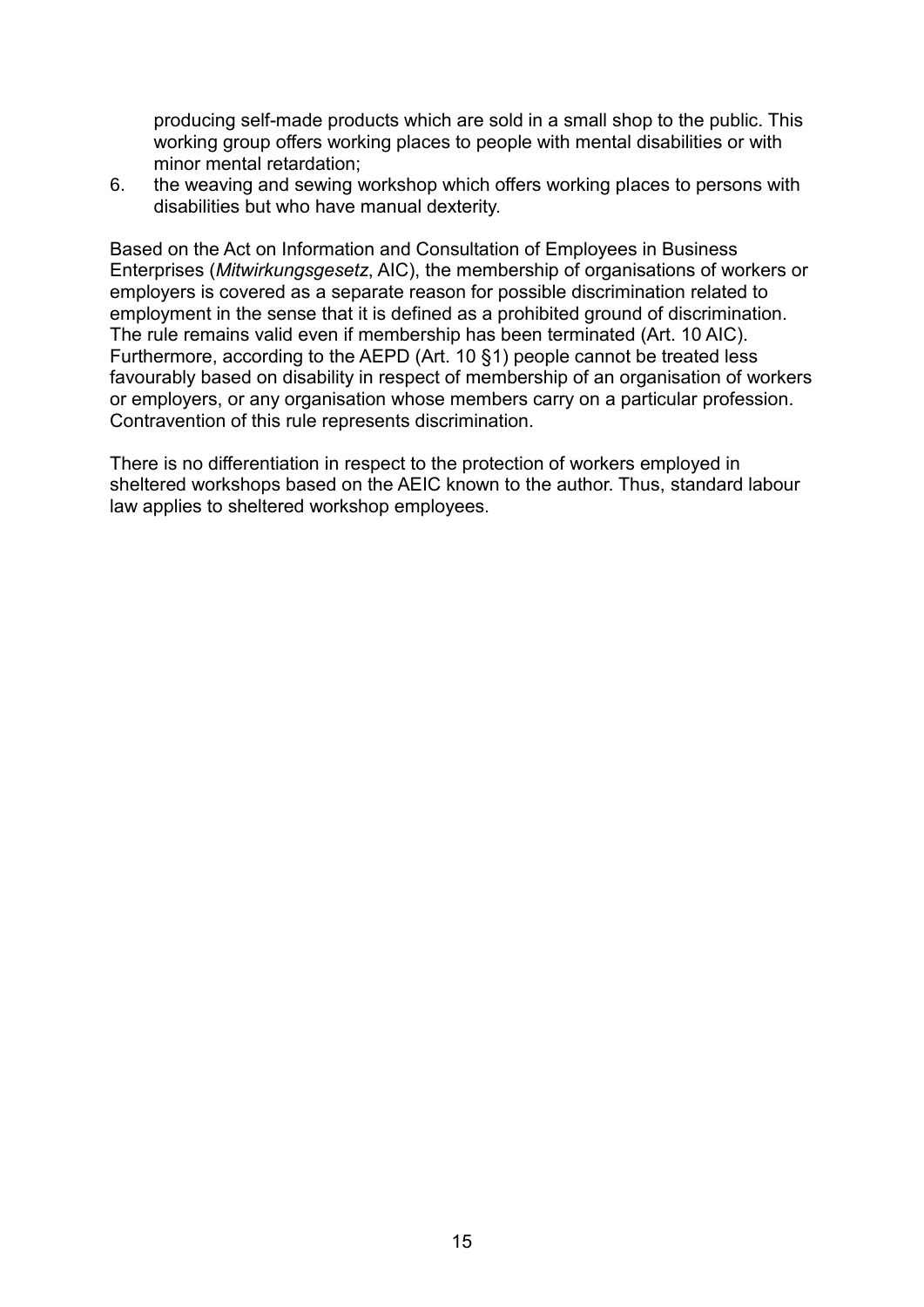#### <span id="page-15-0"></span> $3<sup>1</sup>$ **Benefit caps and transitions**

Every person with residence in Liechtenstein has the right to assistance in the event of a disability, no matter whether it is by birth or whether it occurs later during one's lifetime. It is also independent of age, employment status or income situation. Benefits for disabled people supplement the social security system: wage subsidies, daily allowances, disability pensions, financial aid for devices, accommodation etc., additional benefits for people with specific disabilities, such as e.g. assistance for visually impaired people.

### **3.1 Recent law and policy reforms**

*How has the legal and policy framework changed for disability benefits for people of working age since the onset of the economic crisis. Have there been changes in the eligibility criteria (making them more difficult to claim or easier to claim)? This question relates to pillar theme 16.*

Due to the impact of the 2008 economic crisis the forecast for 2013 to 2016 for the state financial income showed that it will not be sufficient to finance the net investments for even one year. As only a stable and sustainable financial budget can be the driver for continually high social investments, the Liechtenstein government started a restructuring process in 2010, followed by two cost-cutting programmes and a reduction of 2% of the operating expenses per year. These measures had their effect already in 2015, when the national income statement closed with a surplus of 39 million Swiss francs (approx. € 35 million).

Within the cost-cutting programme no measures within the legal and policy framework for disability benefits were taken. The eligibility criteria for disability benefits have not been tightened nor have changes been made to the extent and manner of receiving disability benefits following the economic crisis.

The benefits for disabled people are separate from benefits and assistance in the area of work and employment. This is important to mention, as in September 2014 the abolition of the state contribution to the unemployment insurance was approved by Parliament.<sup>43</sup> That was one of the measures implemented during the cost-cutting programme.

## **3.2 Key changes in eligibility criteria for disability benefits**

*What major policy reforms or developments have occurred in relation to out-of-work disability benefits, implemented or now proposed? This question relates to pillar theme 14*

 *Is there evidence of the number of people affected by these changes or the extent of their impact?*

**<sup>.</sup>** 43 Decision made by the Liechtenstein Parliament: http://www.landtag.li/protokolle/default.aspx?mode=suche&txt=Arbeitslosenversicherung Staatsbeitrag&krit=1&vonjahr=2014&id=7853&backurl=?mode=suche%26txt=Arbeitslosenversiche rung Staatsbeitrag%26krit=1%26vonjahr=2014.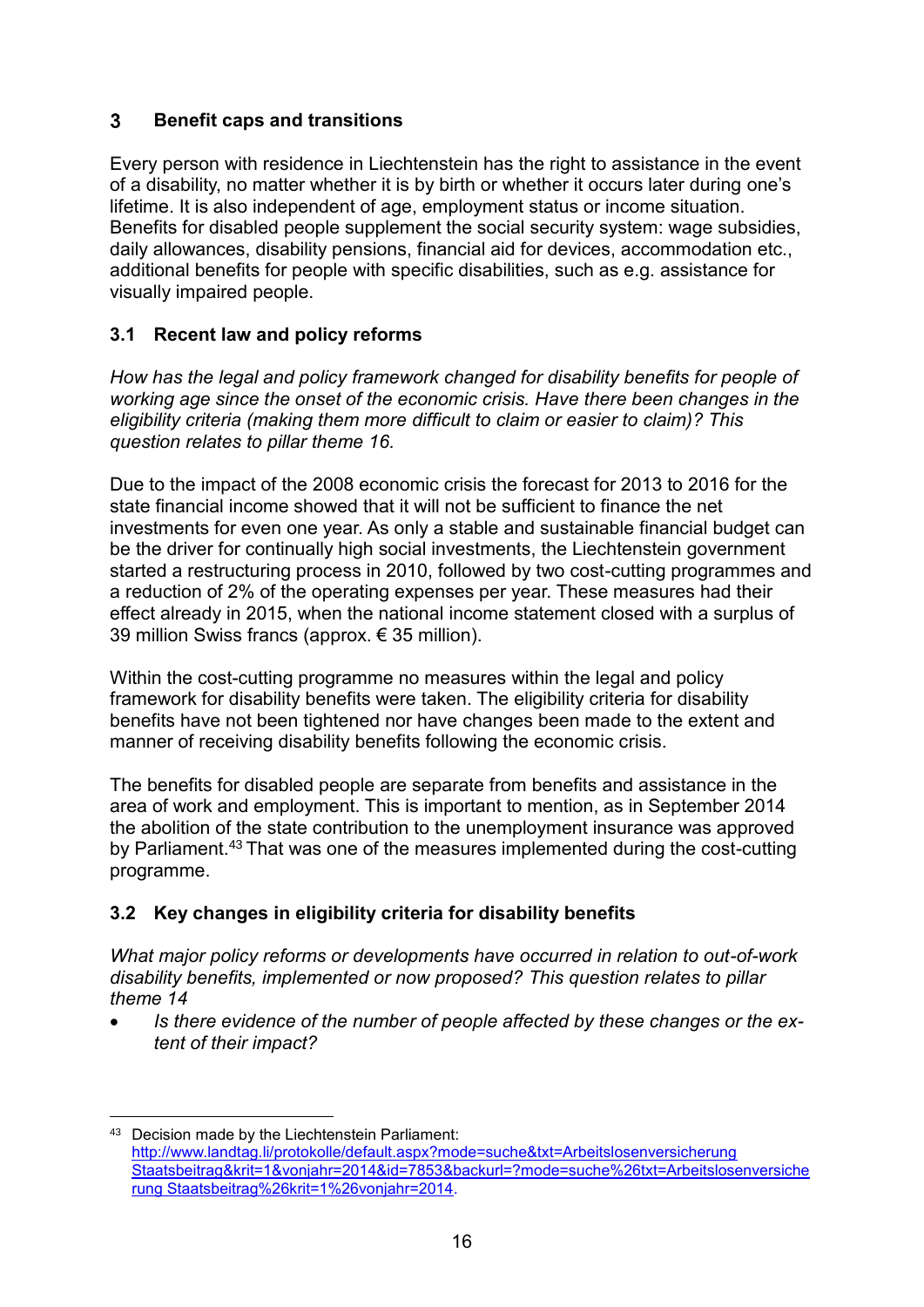In April 2012, the Liechtenstein government adopted the implementation of a new concept for an improved integration of persons with disabilities in the workplace. This concept was implemented as part of the administrative reform. It created a central contact office for affected persons and third parties (e.g. relatives and employers). The main task of the central contact office is to bundle offerings previously provided by several different institutions. Based on the latest reforms in 2016, this central contact office, which was integrated as an additional remit into the previous Office for Equal Opportunities, has now become part of the Office for Equal Opportunities and Human Rights.

In analysing the dominant policy agenda of Liechtenstein for the last 4 to 5 years, the eligibility criteria for disability benefits have not been of major interest. Neither the government nor NGOs or other institutions dealing with disabled people in Liechtenstein requested to change the attributes or conditions of the disability benefits over the last years. The given structure of disability benefits is widely accepted. Instead, more fundamental issues concerning the welfare state were discussed and measures implemented (e.g. cost cutting by reducing the state contribution to pension funds, health care, etc.). Some aspects of the arguments made by the disability organisation in Liechtenstein (e.g. non-discrimination of family members of person with disabilities) have been emphasized by the politics and integrated into the Disability Act (Art. 5). In recent years there had been little campaigning for policies to tackle disabling barriers and enable equal access.

There have been no further policy reforms or developments occurring in relation to out-of-work disability benefits within recent years.

Liechtenstein does not collect specific data regarding the unemployment rate and/or the situation of people with disabilities for statistical purposes. Thus, no figures and no aggregated data for scientific use are available.

Nonetheless, it can be assumed that people with disabilities do not have the same job opportunities as those without.

#### **3.3 Conditionality of out-of-work benefits**

*To what extent is eligibility for out-of-work benefits conditional on active participation in job search or work-related activities? This question relates to pillar theme 14*

- *e.g. obligation of to apply for jobs, try out work, attend rehabilitation or training programmes, accept less suitable job offers, etc.)?*
- *Is there any reasonable accommodation or support for disabled job seekers in these obligatory activities?*

"Eligibility" conditions in Liechtenstein for out-of-work benefits in terms of unemployment benefits, irrespective of whether they apply to persons with disabilities or not, are rather strict compared to international standards. Unemployed persons have to fulfil the following conditions to receive unemployment benefits:

 they are "unemployed" in the sense of being currently out of work, but able to enter work at short notice; and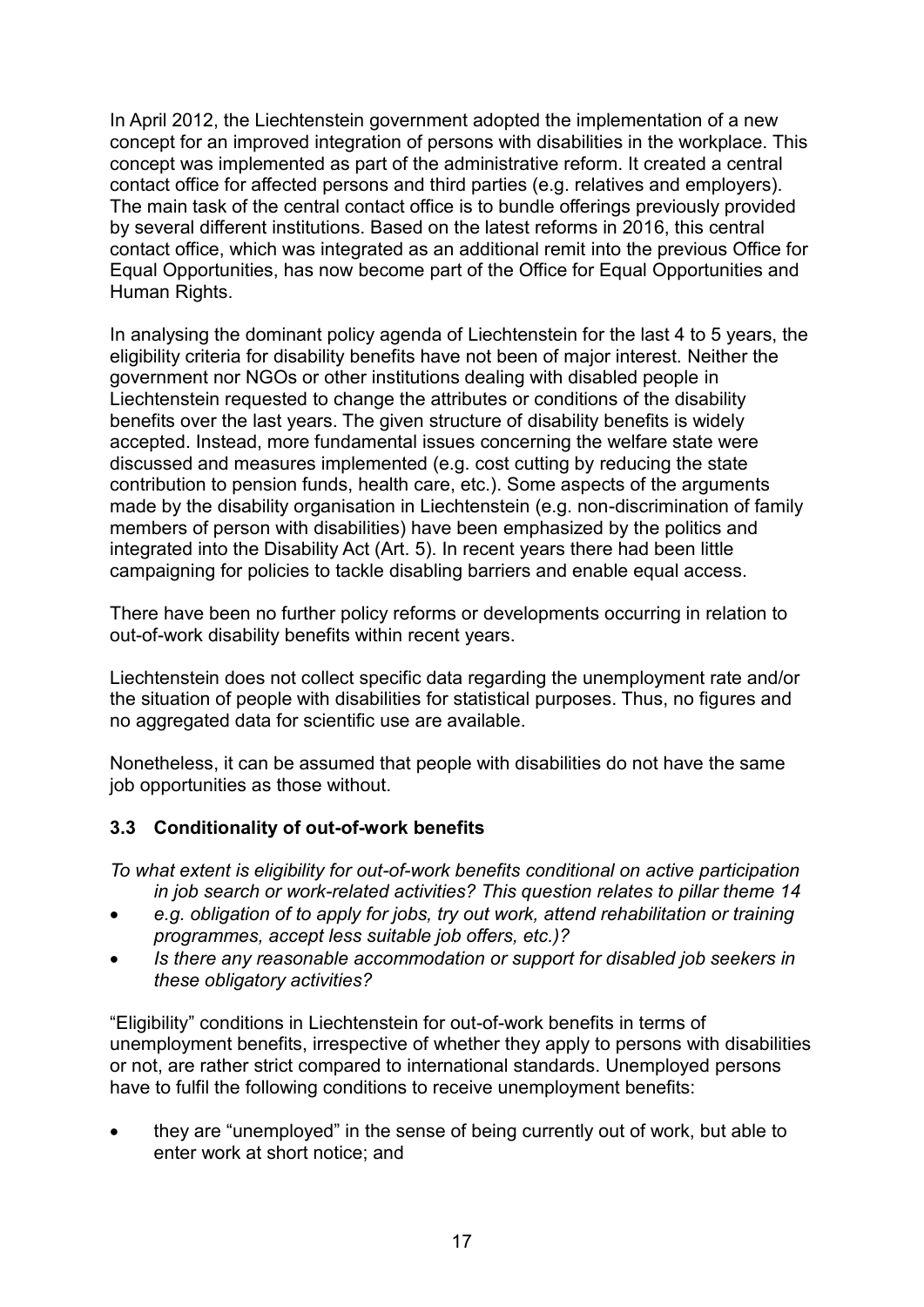- have at least 12 months of coverage of unemployment insurance in the last two years before claiming unemployment benefits; and
- are applying for vacancies / register in person with the Office of Economic Affairs (AVW),<sup>44</sup> under which the Labour Market Service operates, for a check on the first day from which the applicant is claiming unemployment benefit; and
- meet administrative requirements, such as applying for the benefit with the necessary documentation, and attending interviews and training courses with the employment counsellors as directed by the Labour Market Service (AMS); AMS; and
- undertake active steps to find work; and
- do not easily reject job offers on grounds of wages, working hours, places of work and occupation; and
- accept any appropriate job offered by the AMS, unless it pays less than 70% of the previous salary.

These conditions are valid for all unemployed persons who are claiming unemployment benefits, regardless of any disability.

## **3.4 Flexibility of financial support during transition into work**

*Is there any financial system of allowance to support transitions from benefits into work for unemployed disabled persons? This question relates to pillar theme 14 and 16:*

- *e.g. financial support to try out work for a trial period without losing benefit entitlements?*
- *to subsidise wages, to avoid 'benefit traps' or to 'make work pay'? How does this work?*

Generally in cases of disability the Disability Insurance Act serves as a legal basis to promote persons with disabilities so that they are able to support themselves in whole or in part by their own means and are able to lead their lives as independently as possible. They are thus entitled to a range of integration measures such as professional retraining and continuing training, wage subsidies (paid by the Disability Insurance directly to the employer as part of the salary the disabled person as employee receives to compensate for the lower efficiency of the disabled persons compared to the industry-standard wage that is paid) and additional assistance. If they are not or only partially able to work, they are entitled to a disability pension.

All these financial supportive measures to integrate unemployed disabled persons into work life can only be granted up to one year based on the by-law to the Act on Disability Insurance.<sup>45</sup>

The disability insurance is continuously paid unless the disabled person has successfully been integrated into mainstream working environment and receives a regular salary from his/her employment.

**<sup>.</sup>** 44 Source: http://www.llv.li/#/139/arbeitslosenversicherung-alv.

<sup>45</sup> Verordnung zum Gesetz über die Invalidenversicherung (IVV), LGBl. 1982, no. 36, link: <https://www.gesetze.li/lilexprod/ifshowpdf.jsp?lgblid=1982036000&version=9&signed=n&tablesel=0> .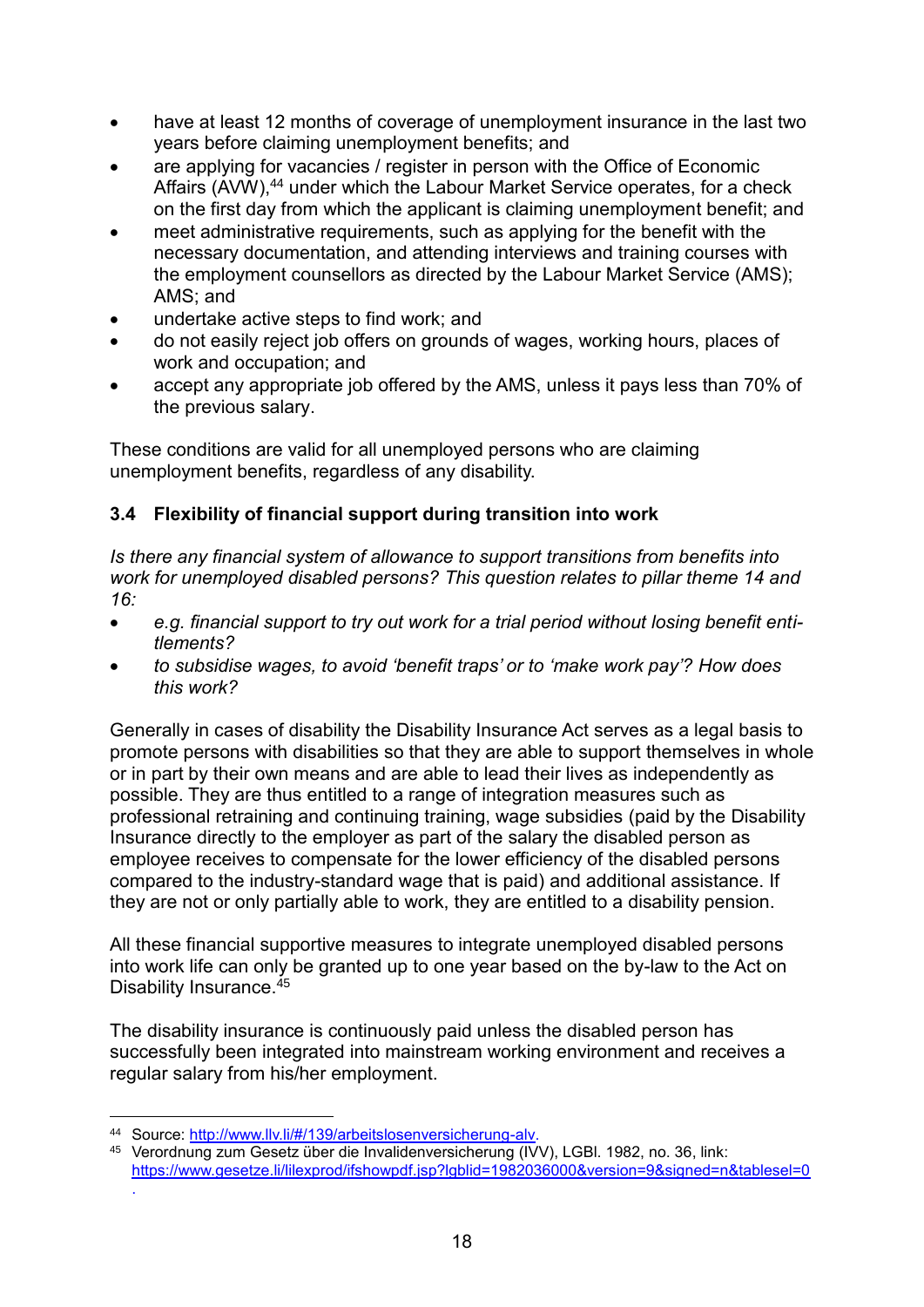There are no further specific financial systems of allowance to support transitions from benefits into work for unemployed disabled persons known to the author. Within the process of integrating unemployed disabled persons into the job market, specific projects are given by the AMS to all entitled unemployed persons of the unemployment insurance, based on the principle "try out work for a trial period". During this timeframe, the person receives unemployment benefits (e.g. project "coming back").<sup>46</sup>

## **3.5 Example of good practice (avoiding 'benefit traps' or 'making work pay')**

*Can you identify an example of promising practice in your country that might help other countries to ease the transition from benefits to work for persons with disabilities, and to avoid benefit traps?*

There is no example of good practice regarding this issue in Liechtenstein known to the author.

**.**  $46$  Link:

[http://www.amsfl.li/ams/upload/downloads/Kollektive\\_Akivierungsprogramme\\_AMS\\_FL\\_Uebersicht](http://www.amsfl.li/ams/upload/downloads/Kollektive_Akivierungsprogramme_AMS_FL_Uebersicht.pdf) [.pdf.](http://www.amsfl.li/ams/upload/downloads/Kollektive_Akivierungsprogramme_AMS_FL_Uebersicht.pdf)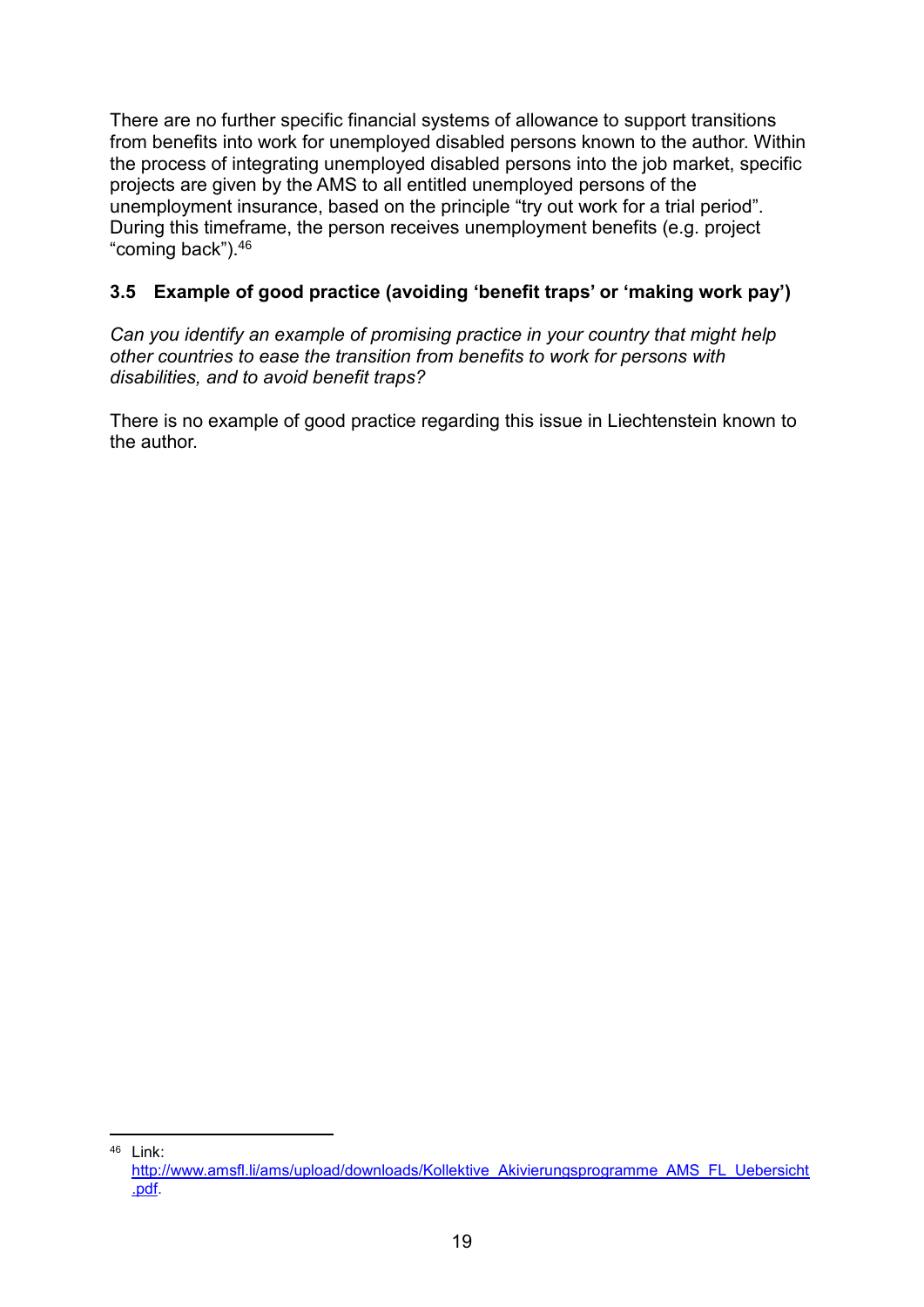#### <span id="page-19-0"></span> $\overline{\mathbf{4}}$ **Accessible housing**

#### **4.1 Relevant law and policy**

*Is there any definition of 'accessible housing' in national law or policy?*

- *If so, what is that? It is not necessary to provide us with detailed technical information about the accessibility standards.*
- *Are there any rules / requirements regarding the accessibility of newly built houses?*
- *Are there any rules / requirements regarding newly refurbished houses?*
- *Do these rules / requirements apply to the private sector, to social housing, or both?*

In the Liechtenstein legislation accessibility obligations are enacted in the Act on Equality of People with Disabilities (AEPD) and the By-law (*Verordnung*) to the AEPD. The term "accessible housing" is defined in Article 3 of the By-law to the AEPD and is based mainly on the international norm SIA 500.<sup>47</sup> The provisions and obligations address more the public than the private sector. Public buildings have to be created or adapted in a barrier-free way. Private house owners, on the other hand, are only legally forced to guarantee accessibility if a building consists of six or more apartments.

Activities of the public – i.e. the state and the municipalities – in favour of people with disabilities have expanded in recent years significantly in Liechtenstein. Article 32 of the AEPD rules that public buildings and facilities must be accessible for all persons until the year 2019 (12 years after the entry into force of the AEPD) if they were constructed before 2002, and until 2027 (20 years after entry into force of the AEPD) if they were constructed between 2002 and 2007. New public buildings have to be constructed in an accessible way right from the start.

Accessibility standards in private housing, however, are only provided for buildings with six or more apartments due to Article 13 of the AEPD.<sup>48</sup>

#### **4.2 Housing in multiple occupation (communal areas)**

*In multi-occupied housing (e.g. apartment buildings) is there an obligation to make accessible the communal part of buildings (e.g. entrances and other communal areas)?* 

 *Who does this obligation fall on? How is it triggered? Is there funding to support such adaptions?*

**.** 

<sup>47</sup> Link:

[https://www.gesetze.li/lilexprod/lgsystpage2.jsp?formname=showlaw&lgblid=2006287000&version=](https://www.gesetze.li/lilexprod/lgsystpage2.jsp?formname=showlaw&lgblid=2006287000&version=4&search_text=Behindertengleichstellungsgesetz&search_loc=text&sel_lawtype=conso&compl_list=1&rechts_gebiet=0&menu=0&tablesel=0&observe_date=22.06.2017) [4&search\\_text=Behindertengleichstellungsgesetz&search\\_loc=text&sel\\_lawtype=conso&compl\\_list](https://www.gesetze.li/lilexprod/lgsystpage2.jsp?formname=showlaw&lgblid=2006287000&version=4&search_text=Behindertengleichstellungsgesetz&search_loc=text&sel_lawtype=conso&compl_list=1&rechts_gebiet=0&menu=0&tablesel=0&observe_date=22.06.2017) [=1&rechts\\_gebiet=0&menu=0&tablesel=0&observe\\_date=22.06.2017.](https://www.gesetze.li/lilexprod/lgsystpage2.jsp?formname=showlaw&lgblid=2006287000&version=4&search_text=Behindertengleichstellungsgesetz&search_loc=text&sel_lawtype=conso&compl_list=1&rechts_gebiet=0&menu=0&tablesel=0&observe_date=22.06.2017)

 $48$  Link:

[http://www.gesetze.li/lilexprod/ifshowpdf.jsp?lgblid=2006243000&version=4&signed=n&tablesel=0.](https://www.gesetze.li/lilexprod/ifshowpdf.jsp?lgblid=2006243000&version=4&signed=n&tablesel=0)